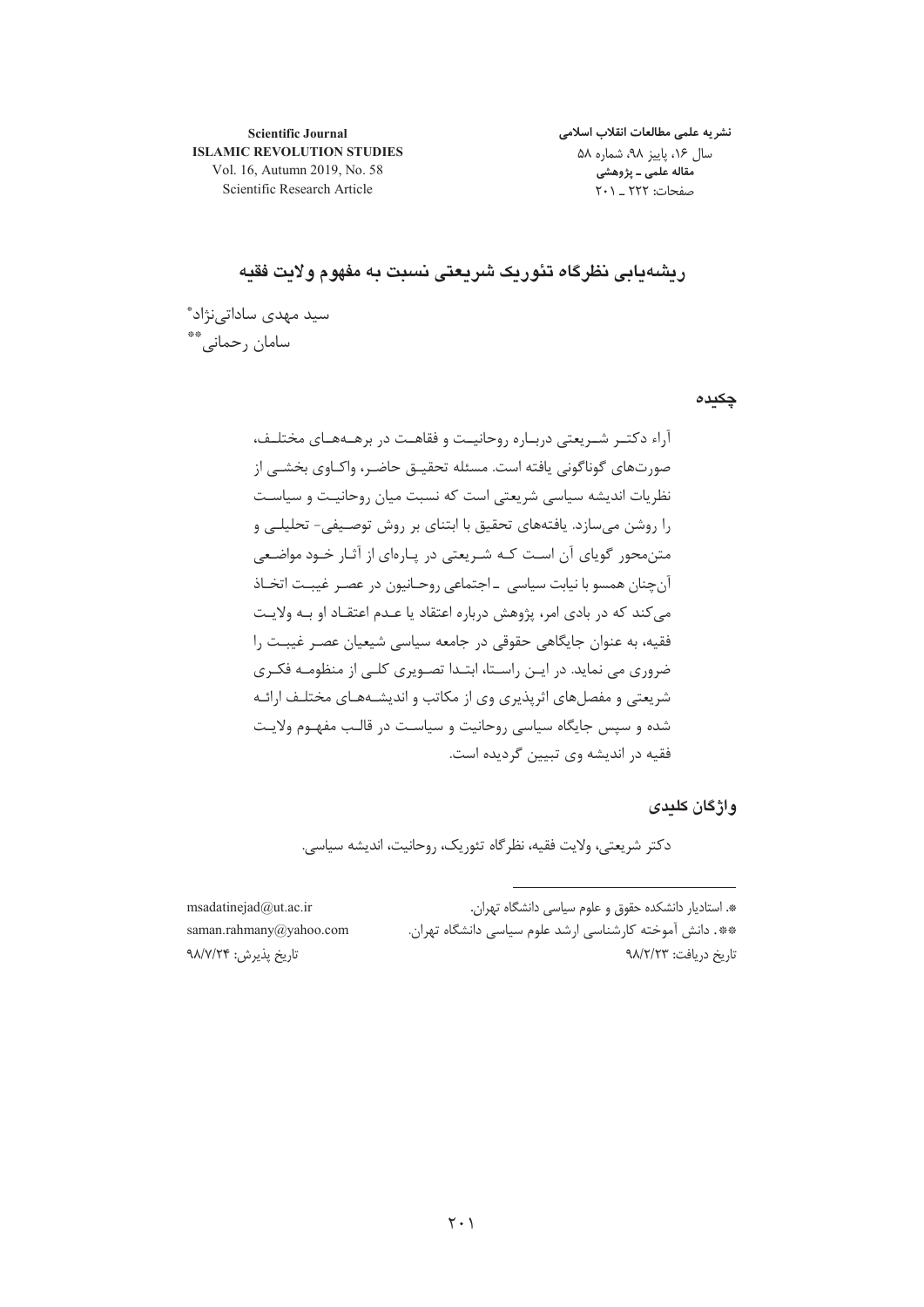#### طرح مسئله

گرچه تأثیر «علی شریعتی» بهعنوان یکی از اثر گذارترین روشنفکران پیش از انقلاب اسـلامی، بـر اندیشه سیاسی معاصر ایران قابل|نکار نیست، اما ابهامات میراث چند ده جلدی اندیشـه وی، همـواره آثار او را به معركه قرائتهاى گوناگون تبديل نموده است. او البته همواره سـعى داشـته اسـت تـا بـا عملی نمودن آرائش در زیست اجتماعی ــ سیاسی خود، تصویری روشن از افکارش بهجـای گـذارد. او در خلال تحصیل در فرانسه، تقریباً بهطور همزمان همراه با افرادی چون ابـراهیم پــزدی، ابوالحســن بنی صدر، صادق قطبزاده و مصطفی چمران در سال ۱۳۴۰ پس از تشکیل نهضت آزادی ایـران، بـه فعالان دانشجویی خارج از کشور پیوست و مبارزه آزادیخواهانه خود را شروع کرد.

پس از بازگشت به ایران نیز سلسله سخنرانی های وی در حسینیه ارشاد، پیرامون اسلامشناسی، جامعهشناسی و تاریخ اسلام، با استقبال وسیع طبقه جوان و دانشجویان روبهرو شد. شـریعتی از سـال ۱۳۵۲ به مدت ۱۸ ماه در زندان بود و پس از آزادی حدود دوسال نیـز تحـتنظـر قـرار داشـت. ایـن زندگی فکری مبارزاتی شریعتی، سرانجام در ۲۶ اردیبهشت ۱۳۵۶ درحالی که بـا گذرنامـه معمـولی و نام علی مزینانی از ایران گریخت، به تنگنا افتاد و صبح روز ۲۹ خرداد در اثر حمله مشکوک قلبے در لندن در گذشت. (جعفریان، ۱۳۸۷: ۵۷۱ ـ ۵۷۰)

در باب بررسی نسبت منظومه فکری شریعتی و مقوله روحانیت و سیاست و جایگاه ولایت فقیـه در اندیشه وی ابتدا باید به سیر فکری او اشاره کرد. زندگی شریعتی و سـیر تفکـر او را مـی تـوان در ٢ مقطع زماني قبل و بعد از آغاز فعاليت وي در حسينيه ارشاد مورد بررسي قـرار داد. بخـش نخسـت زندگی وی به خصوص در دهه ۳۰ نقش مهمی در شکل گیری اندیشه دکتر دارد که از سـال ۱۳۴۷ و با آغاز سخنرانی و فعالیتهایش در حسینیه ارشاد نمود خارجی می یابد. شاخص فکری وی در مقطـع نخست، ترجمه کتاب *ابوذر غفــاری* و مقالــه *اســلام، مکتــب واســطه* اســت. شــریعتبی در دهــه ۳۰ و تحت تاثیر نهضت خدایرستان سوسیالیست، کتاب *جوده السحار* را به توصیه پـدرش ترجمـه کـرد. در این کتاب، ابوذر غفاری بهعنوان شخصیتی سوسیالیست معرفی شده بود.

او نام کتاب را *ابوذر خداپرست سوسیالیست* گذاشت. گرایش سوسیالیستی ــ مذهبی وی ریشه در افكار برخي از مسلمانان نوگراي مصر و سوريه داشت كه متأثر از سوسياليسم بودنـد. (همان: ٩٢) افزون بر این، او در مقدمه مقاله «مکتب واسطه» که بعد از ترجمه کتـاب یادشـده و در سـال ۱۳۳۴ می نویسد، اسلام را مکتب «رئالیسم» معرفی می کند و می آورد:

از میان مکتبهای ماتریالیسم و ایدئالیسم، اسلام روش مختص به خود را دارد و آن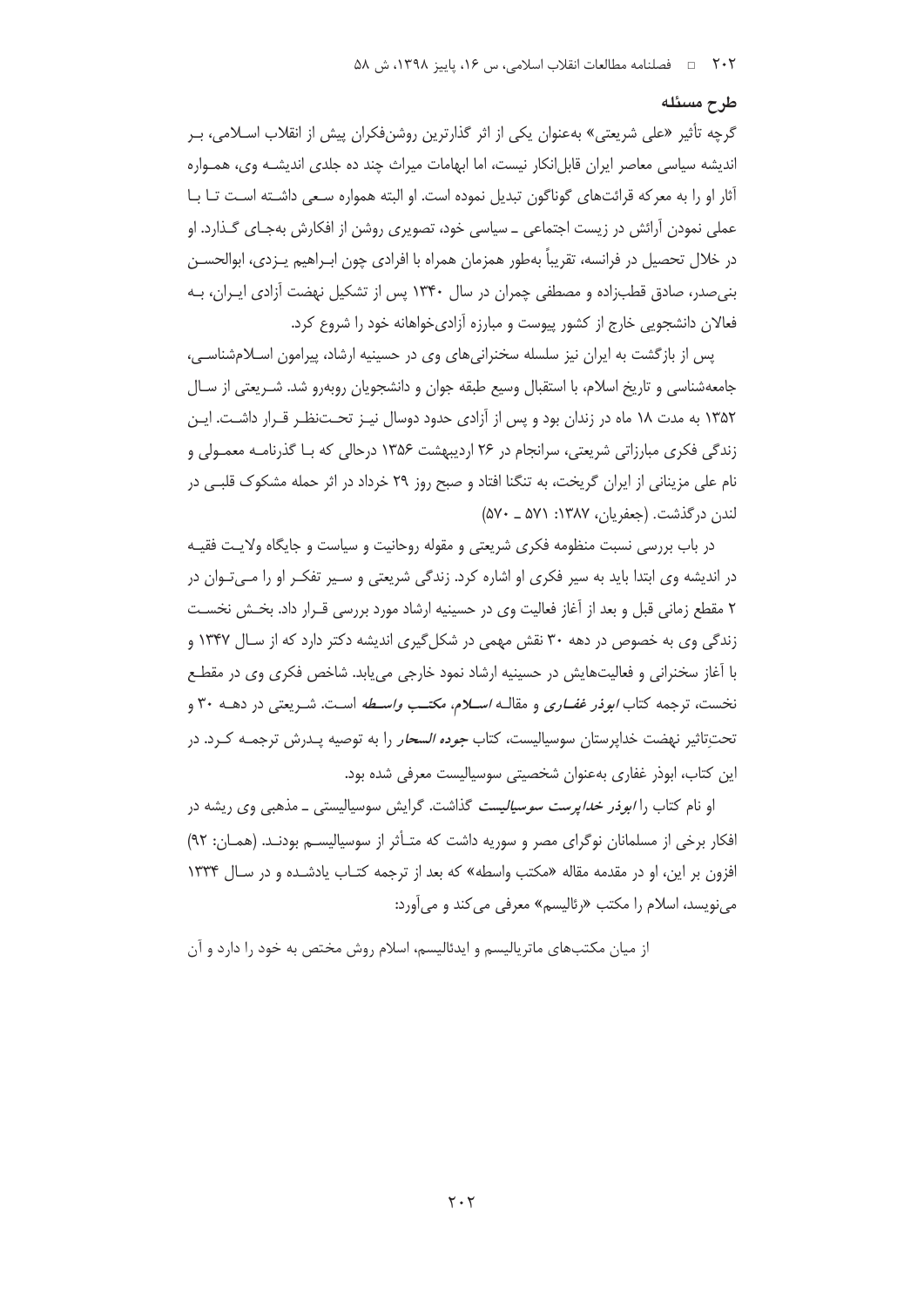ریشهیابی نظرگاه تئوریک شریعتی نسبت به مفهوم ولایت فقیه □ ٢٠٣ را می توان رئالیسم نامید. رژیم اجتماعی و اقتصادی اسلام، سوسیالیسم عملی است که بر طرز فکـر خداپرسـتى اسـتوار مـىباشـد و حـد وسـط ميـان دو رژيـم فاسـد كاپيتاليسم و كمونيسم است. (شريعتي، ١٣٥٧: ٨)

او در این مقطع با ایجـاد تلفیـق میـان یـک شخصـیت تـاریخی اسـلام یعنـی ابـوذر و مکتـب سوسیالیسم، زمینه لازم را برای نزدیکی اسـلام بـا مارکسیســم فـراهم کـرد. ذهنیـت سوسیالیسـتی شريعتي، بعدها با سفر به فرانسه و آشنايي بيشتر با مكاتب غربي يخته شد. ايــن مقطـع را بايــد پايــه تفکری دانست که بعدها در حسینیه ارشاد، مجال ظهور و بروز یافت. درواقـع گـرایش شـریعتی بـه اندیشه چپ و سبقه مذهبی خانوادهاش موجب شد تا زمینه اّرای بعدی وی فراهم شود.

## يشينه تحقيق

گرچه تا امروز اندیشه شریعتی از ابعاد گوناگونی مورد تحقیق قرار گرفته است امـا تــاکنون پژوهشــی متمرکز بر مفهوم ولایت فقیه در اندیشه وی صورتبندی نگردیـده اسـت. بـرای مثـال مـیٍتـوان از کتابهایی چون *دین اندیشان متجدد* اثر محمد منصور هاشمی، *آسیب شناسی دین پژوهـی معاصــر* اثـر عبدالحسین خسروپناه، *گونهشناسی روشنفکران ایرانی* و … نام برد. چنین آثاری با مرور آراء تنبی چنــد از روشنفکران ایران معاصر، بهطور اجمالی به مرور منظومه فکری شریعتی نیز پرداختهاند. دراین بین آثاری چون *رند خام* از رضا علیجانی و *از دموکراسی تا مردم ســالاری دینــی* از صـادق زیبـاکلام نیــز بهطور خاص اندیشه شریعتی را موضوع کتب خود قرار دادهاند. جالب اینکه جمع بنـدی هـر مؤلـف از اندیشه سیاسی شریعتی نیز گوناگون و گاه متناقض است. برخبی او را دموکراسبی خـواه تمـام عیـار انگاشتهاند (علیجانی، ۱۳۸۷: ۲۱۹) عدمای دیگر او را مخالف و محـرف دموکراسـی، آزادی و حقـوق بشر` معرفی می کنند. نزدیک ترین و صریح ترین اشارات درمورد نسبتشناسی اندیشه سیاسی شریعتی با ولايت فقيه را مي توان در بخش پاياني كتاب رضــا عليجــاني در مقايســه ايــن مفهــوم بــا مفهــوم «دموکراسی متعهد» در اندیشه شریعتی یافت. علیجانی که شریعتی را حامی سرسخت دموکراسی و ولايت فقيه را متناقض با آن مي شمارد و همانگاري اين دو را «بي دقتـي، بـي|نصـافي و خصـومت» (همان: ۲۵۳) علیه شریعتی می|نگارد، جمع بندی خود را از مخالفت قطعی شریعتی با تئـوری ولایـت

۱. مقاله «افکار شریعتی بسیار استبدادی تر از آن است که با چند جمله قصار قابل ماله کشـی باشـد». (بهرامـی کمیـل، نظام، ۱۳۹۳، *گونه شناسی روشن فکران ایرانی*، تهران، انتشارات کویر، ص ۲۷۸) و «دموکراسی را نمیتوان از تفکر شریعتی استخراج کرد». (زیبا کلام، صادق، ۱۳۸۴، *از دموکراسی تا مردمسالاری دینی،* تهران، نشر روزنه، ص ۸۴)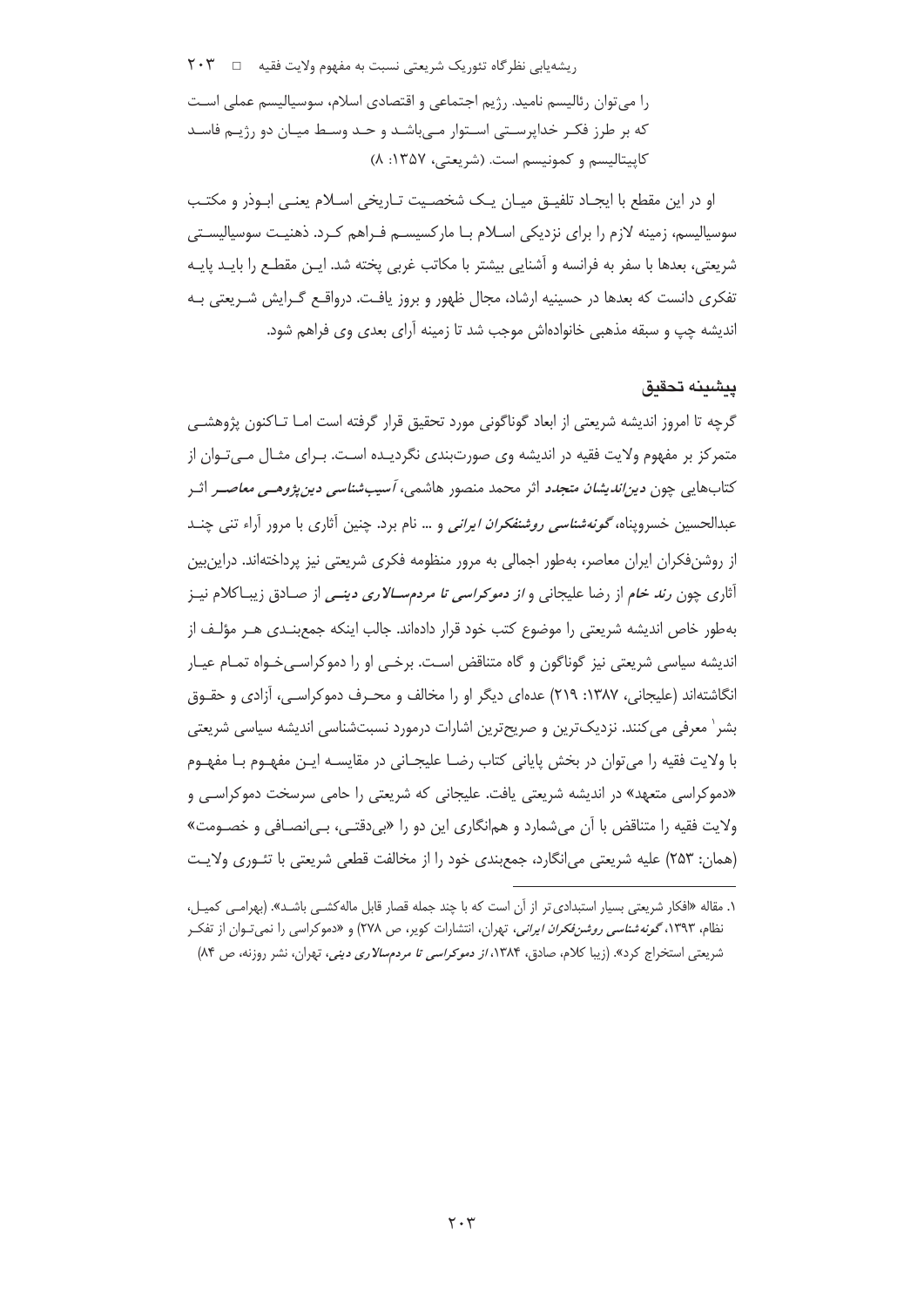#### ۲۰۴ ه ه فصلنامه مطالعات انقلاب اسلامي، س ۱۶، پاييز ۱۳۹۸، ش ۵۸

| تفاوتهای نظریه ولایت فقیه و نظریه دموکراسی متعهد شریعتی از نگاه علیجانی |                                            |  |
|-------------------------------------------------------------------------|--------------------------------------------|--|
| مشخصههای تئوری دموکراسی متعهد شریعتی                                    | مشخصههاى تئورى ولايت فقيه                  |  |
| مشروعيت تماما منبعث از مردم است                                         | مشروعيت منحصر به مردم نيست                 |  |
| همه در حق کسب حکومت برابرند                                             | فقط فقيه جامعالشرايط حق ولايت وحاكميت دارد |  |
| نظریه موقتی است و صرفا برای دوره گـذار طراحـی                           | نظریهای دائمی است                          |  |
| شده است                                                                 |                                            |  |

فقیه در قالب سه دلیل بیان می کند که بهطور خلاصه در جدول زیر آمده است. (همان: ۲۵۴ \_ ۲۵۳)

در پژوهش حاضر با بررسی آراء شریعتی در باب سیاست و حکومت، عـلاوه بـر ارائـه قرائتـی کامل تر از این نسبتشناسی، نشان داده خواهد شد که از سه مورد فوق، حداکثر تنها می توان تفـاوت سوم را بهعنوان تفاوتی قابل|عتنا پذیرفت و تفاوتهای اصلی این دو نظریه در مسائل دیگـری اسـت كه شرح آن در ادامه خواهد آمد.

تلاقی فلسفههای غربی و شرقشناسانه یا دغدغه احیای اسلام سیاسی شریعتی

همان طور که پیش تر نیز آمد، اقامت پنج ساله شریعتی در فرانسه را می توان دوره سازندگی شخصیت سیاسی او دانست. او در این دوران با متفکرانی چـون «لـوئی ماسـینیون، ژان پـل سـارتر، ژانبـرگ، فرانتس فانون، جرج گورویچ» و نیز شماری از استادان برجسته دانشگاه سوربن آشنایی پیدا کـرد و از آنها تأثیر پذیرفت. بنابراین ذهنیت شریعتی در احاطه تفکرات این متفکران غربی ساختهوپرداخته شد.

اثرگذاری این متفکران در سیر اندیشه وی با اشارههای او به «هگل، مارکس، هوسرل، پاسپرس، هایدگر و مارکوزه» آشکار است. جامعهشناسی دیـالکتیکی نومارکسیسـتی ژرژ گـوروویچ، اگزیستانسیالیسـم ژان پل سارتر، قرائت لویی ماسینیون از عرفای اسلام قرون وسطایی و رهیافت روانکاوانـه فـرانتس فانون به جنبشهای انقلابی جهان سوم برای شریعتی جاذبه داشت و در همین راستا به ترجمه برخی آثار این متفکران پرداخت. (خسرویناه، ۱۳۹۴: ۲۲۰)

او بر این باور بود که همه این رهیافتها می تواند به بازسازی وجود اصیل شرقی کمک کنــد. بــرای نمونه فحواي انديشه شريعتي يا ترجيع بند تفكرات او در اصل «بازگشت به خويشتن» نمود مي يابد. ايــن اصل تحتِتاثیر متفکران غربی و به اقتضای شرایط موجود داخلی از سوی شریعتی مطـرح شـد؛ او ایـن گفتمان را از گفتمان بازگشت به خویشتن فرانتس فـانون وام گرفـت، تنهـا تفـاوت ایـن دو گفتمـان در مختصات مذهبی گفتمان شریعتی بود. بنابر آنچه خود شریعتی درباره این اصل تصریح می کند:

مسئله بازگشت به خویشتن شعاری نیست که الان در دنیا، مذهبی ها مطـرح کـرده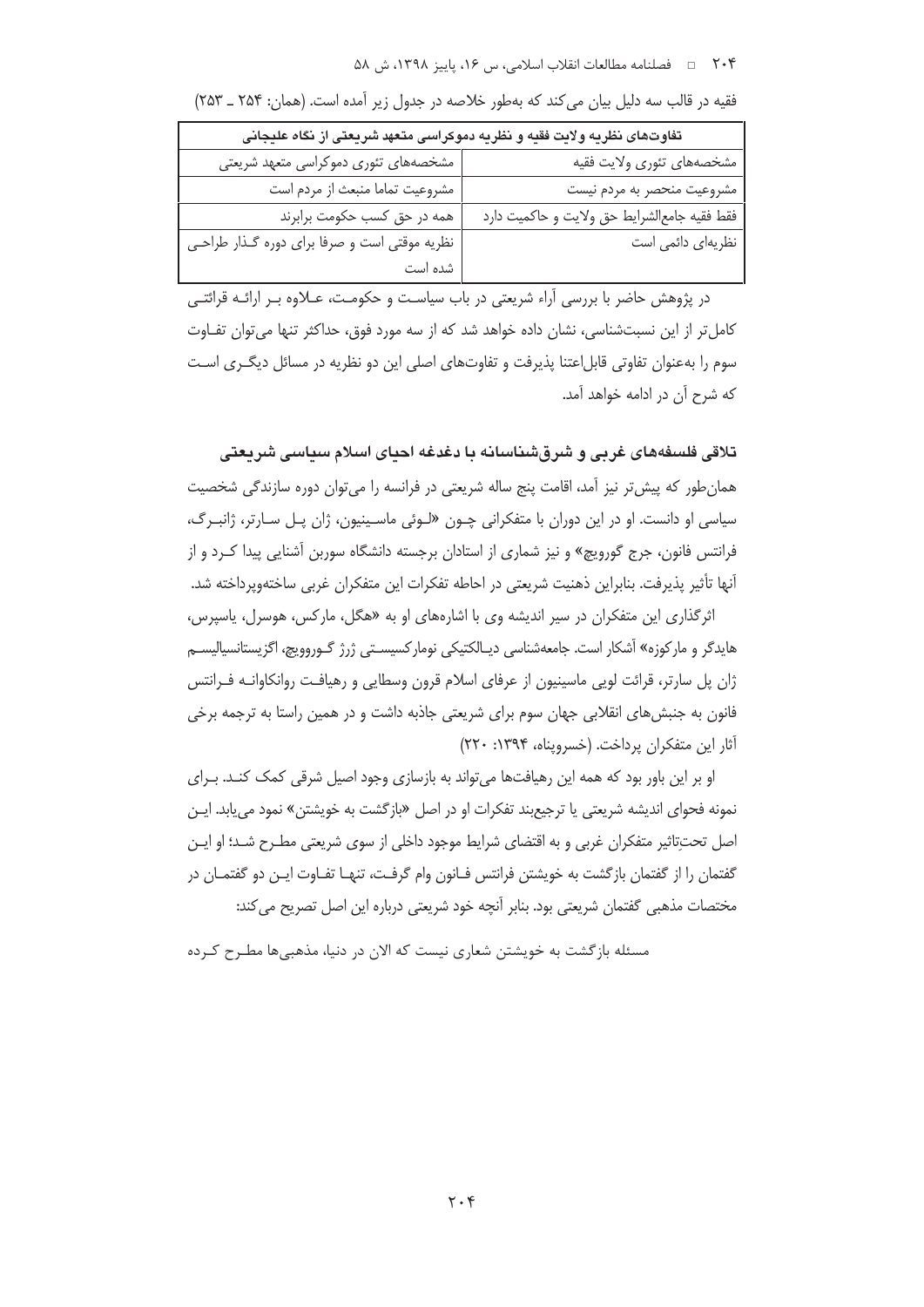ریشه یابی نظر گاه تئوریک شریعتی نسبت به مفهوم ولایت فقیه ⊥ ۲۰۵ باشند بلکه بیشتر روشنفکران مترقی غیرمذهبی این مسئله را برای اولین بار مطرح کردهاند. مانند امه سه زور و در آفریقا مثل فرانتس فانون، مثل ژولیوس نی ره، مثل جوموكيناتا ... . (شريعتي، بي¤ا (ب): ١١)

بهطور مشخص و آن گونه که از نظرهـای او برمـی آیـد، شـریعتی از سـنت فرانسـوی \_ آلمـانی جامعهشناسی وام گرفت و بنابراین اندیشه او با مـارکس و هگــل همخــوانی داشــت. هرچنــد مکتـب ایدئالیستی هگلی را شایسته می(دانست اما عمل (پراکسیس) را بهمثابـه بـن،مایـه شـناختشناسـی از مـارکس وام گرفـت و اصــول ضــروري از فلســفه او را همچــون زيربنــا، روبنــا، تضــاد طبقــاتي، از خودبیگانگی و ایدئولوژی اخذ کرد. (بروجردی، ۱۳۷۸: ۱۶۴) و به میزان کمبی نیـز از اندیشـه زنـدان خویشتن های دگر الهام گرفت و این زندان را افزون بر طبیعتباوری، جامعهگرایی و تاریخباوری چهار زندان بزرگ بشر محسوب کرد. (شریعتی، ۱۳۶۱ (ب): ۳۹ ـ ۳۸)

درمجموع شریعتی از ثمره تعداد زیادی از متفکران غربی در صـورت بنـدی اندیشـههـایش بهـره می برد که احصاء همه آنها اگر نه غیرممکن، اما مشکل و گاه غیرضروری می نماید. چه گـاه شـریعتی با ذکر اشارهای مختصر به یک متفکر گرچه به بخشی از تفکر او ارجاع می دهد اما لزوما ایـن ارجـاع به معنای أثریذیری تام و تمام وی از آن متفکر نیست. بههمیندلیل حال که مروری اجمالی بر برخی از مفصلهای نظری اتصال شریعتی با غرب صورت گرفت، بهنظر می٫رسد تشریح برخی از مهمترین پیوندگاههای تفکر وی ضروری باشد. بنابراین در ادامه به تشریح اهم این پیوندگاهها پرداخته میشود.

شریعتی «مارکسیسم» را جامع ترین ایدئولوژی می داند که همه جنبههـای فعالیـت انســانی را در جهان بینی اش دربرمی گیرد و شناخت جامعه و تاریخ جدید را میسر می سازد، با این حال معتقـد اسـت که انسان را تکبعدی بار میآورد. او همچنین وظیفه خود را در انتقاد از مارکسیسم با اهمیت دانسـت و برای بی|عتبار ساختن مقدمات مارکسیسم به آموزههای کلاسیک اسلامی و همچنـین نقـد سـارتر درباره تکساحتی بودن مارکسیسم استناد کرد. با این حال اعتقاد شریعتی به مارکسیسم مانع انتقاد از آن نبود، چراکه تقلید صرف از مارکس را بهمعنای از دست دادن توانایی خود برای قضاوت مسـتقل و تفکر آزاد مے دانست.

درمجموع در آثار شریعتی می توان سه قرائت از مارکسیسم یافت که بر همـین اسـاس مـی تـوان نسبت به داوری وی در مورد مارکسیسم به قضاوت نشست: در قرائت اول مارکس جوان قبل از همه، یک فیلسوف منکر وجود خدا بود که از ماتریالیسم دیالکتیک حمایت کرده و منکر لاهوت، روح، مبدأ و معاد می شد. به گفته شریعتی این جنبه مارکس از سوی سوسیالیستها و کمونیسـتهـای اروپـایی

 $\mathsf{Y} \cdot \Delta$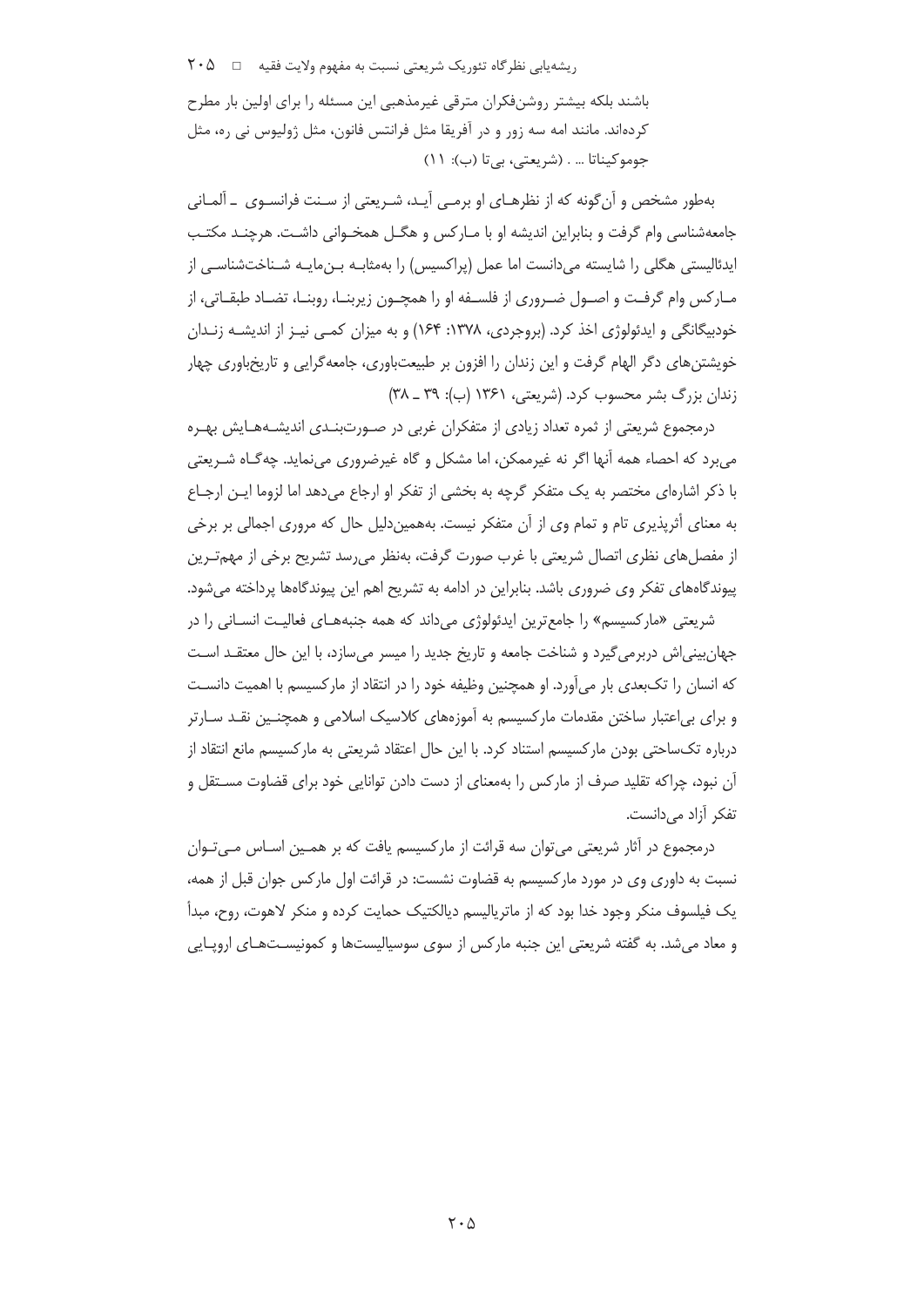٬۰۶ = فصلنامه مطالعات انقلاب اسلامی، س ۱۶، پاییز ۱۳۹۸، ش ۵۸

بیش از حد بزرگ شد، زیرا آنها برای مبارزه با کلیساهای ارتجاعی خودشان، خودبهخود تمامی اشکال مذهب را تقبيح مي كردند.

در قرائت دوم، مارکس، کامل و رشد یافته بود که بهعنوان یک دانشمند اجتماعی فاش می ساخت که چگونه فرمانروایان به استثمار زیردسـتان و محکومـان خـود مـی5ردازنـد. چگونـه قـوانین «جبـر تاریخي» ـ و نه «جبر اقتصادي» ـ عمل مي کننـد و بـه چـه طريـق روبنـاي هـر کشـور و بـهويـژه ایدئولوژی و نهادهای سیاسی غالب آن، بر زیربنای اقتصادی آن اثر متقابل دارد.

مارکس قرائت سوم مسن تر و اساساً سیاستمداری بود که یک حزب انقلابی خلـق کـرد و غالبـاً پیش بینی هایی می کرد که از نظر سیاسی مقتضی بود اما مسلماً بـا متـدولوژی اجتمـاعی او مطابقـت نمي كرد. به گفته شريعتي، اين نـوع ماركسيســم «مبتــذل» درنهايـت باعـث بـدنامي و بـي|عتبـاري ماركسيسم «علمي» مي گرديد. از نظر او، انگلس موضوعات عمده و اصلي را تحريف مي كرد. احـزاب طبقه کارگر، همراه رشدشان، «نهادینه» و «بوروکراتیک» می شوند و اسـتالین جنبـههـای خاصـی از مارکس جوان و پیر را به زبان مارکس کامل و رشدیافته برگزید تا مارکسیسم را به سـطح عقیـدهای جزمی درآورد که هیچچیز را به جز ماترپالیسم تنگ نظرانه اقتصادی قبول نداشـت. (شـریعتی، بـی تـا  $(Y - \lambda \xi) : (\psi)$ 

شریعتی از این سه نوع مارکسیسم، نوع اول و سوم را آشکارا رد می کرد. اما بسـیاری از نظریـات مارکس دوم را می پذیرفت. او بر این نظر بود که بدون مقداری اطلاع از مارکسیسم، نمی تواند تـاریخ و جامعه را درک کنـد. درواقـع اعتقـاد بـه اثرگـذاری ايـدئولوژي در مبـارزه آزادي.خـش، وي را بـه بهره گیری از مقولات و مفاهیم مارکسیستی در راستای پویا کردن آنچه اسلام سنتی و محافظـه کـار مے خواند وامے دارد.

از نظر او ایدئولوژی آنقدر مهم است که با تسـلط بـر روبنـای ایــدئولوژیک مـیتـوان زیربنـای اجتماعی ۔ سیاسی را دگرگون کرد. او با این نظر موافق بود که جامعه بـه یـک پایگـاه اجتمـاعی ــــ اقتصادی و یک روبنای سیاسی ــ ایدئولوژیک تقسیم می شود. او حتی موافق بود که اغلب مــذاهب را باید در مقوله دوم قرار داد، چون فرمانروایان با دادن وعدههای آن جهانی بـه تخـدیر ذهـن تـودههـا مے پر داختند.

افزون بر ایدئولوژی، طبقه نیز مسئله محوری شریعتی محسوب میشود. او همچــون مــار کس در تبیین عوامل مؤثر در پیدایش نهادهای طبقاتی، فعالیتهای سیاسی و ویژگی های فرهنگی اولویت را به عامل اقتصادی می دهد و از نزاع طبقاتی به عنوان موتور محرکه تاریخ یاد می کند. ولی این نزاع را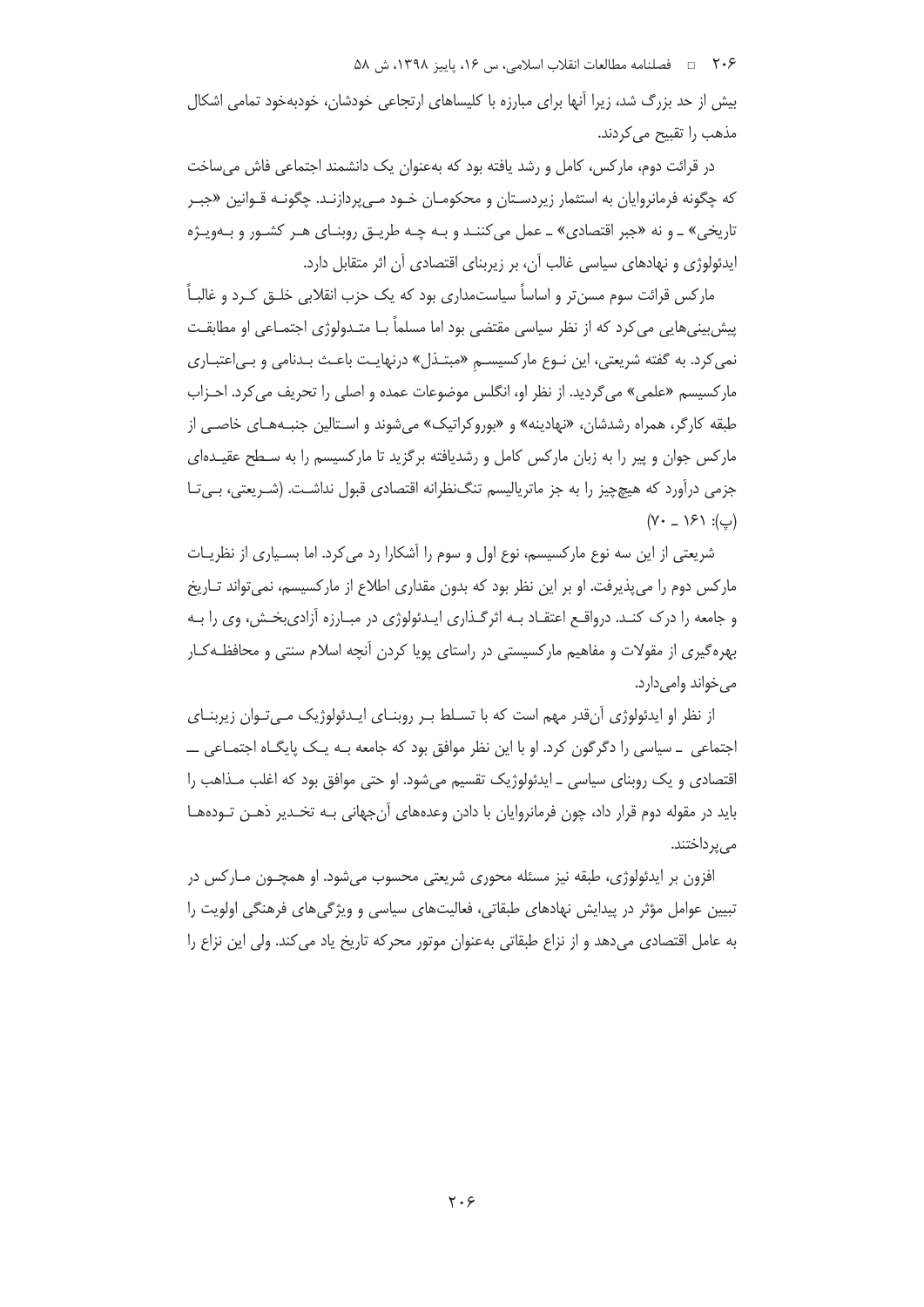ریشهیابی نظرگاه تئوریک شریعتی نسبت به مفهوم ولایت فقیه □ ٢٠٧

مختصاتی مذهبی می بخشد و داستان هابیل و قابیل را بهمثابه یک نمـاد از نـزاع طبقـاتی جـاری در تاریخ نام می برد. به گفته خود او از دوران قابیل و هابیل، بشر در دو اردوگاه متضاد قرار گرفته اسـت: در یک طرف مستضعفین و مردم در طرف دیگر مستکبرین یا فرمانروایان قرار گرفتهاند. از نظر او این نزاع همیشگی است و در هر زمان در صورتی گوناگون ظاهر میشود. نزاعـی کـه از دیـدگاه او در آن زمـان بهصورت برخورد بين ملت@اي عقبءانده و ملل توسعه بافته ظاهر شده است. (هاشمي، ١٣٩٣: ٣٠)

شریعتی در جای دیگری صریحاً از اصالت دموکراسی، آزادی و امنیت در برابر هر ایدئولوژی دفاع مي کند و مي گويد:

اگر روشنفکر، سرمایهداری یا حتبی مارکسیست هـم باشـد دموکراسـی و آزادی و امنیت و حرمت انسانی و حقوق فـردی را بـه قیمـت تحمـل سـرمایهداری تـرجیح می دهد و سوسیالیسم را به بهای استبداد پلیسی و اختناق فکری رژیمی که بـرایش اقتصاد بر انسان ترجیح دارد و با پول می توان ایدئولوژیاش را ابتیـاع کـرد نخواهـد يذيرفت. (شريعتي، بي تا (ز): ٢۶۵)

نسبتشناسی ولایت فقیه با منظومه فکری شریعتی

شاید در نگاه اول، ریشهیابی اصطلاحی چون ولایت فقیه در آراء شریعتی که حتی یکبار هم در آثـار او استعمال نشده است چندان معقول به نظر نیاید. نگاه چندگانه و هرازگاهی متناقض به روحانیت در أثار شریعتی گاه جمع بندی دیدگاه وی را نسبت به این قشر أنچنان سخت ساخته کـه موجـب شـده است تاكنون اين موضوع بارها توسط پژوهشگران مختلف مورد تحقيق قرار گيرد. اما همـين مواضـع متعدد امکان نسبتاً خوبی را برای ریشهپابی مفهوم ولایت فقیه در اندیشه وی پدیـد آورده اسـت کـه موضوع مقاله حاضر واقع شده است.

ریشه تلقی شریعتی از ولایت فقیه را باید در کیفیت اعتقاد وی به مقوله امامت در تشیع دانست. شریعتی امامت را تنها راه نجات جامعه از شومبختی و جهل می داند و رستگاری سیاسی \_ اجتماعی را در پرتو صدارت امام تعریف می کند. به تعبیر وی مشروعیت امام خود بنیاد و نه منوط به امر دیگـری است، حراکه به عقیده او امامت یک چق ذاتی است ناشی از ماهیت شخص که منشــأ آن خـود امــام است نه عامل خارجي انتخاب و انتصاب.

شریعتی با هرگونه قرائت انزواگرا و فردی از مفهوم امامت بهشدت مخالف بوده و فلسفه امامت را نقش آفرینی در اجتماع می داند. او در تبیین این نظر می گوید: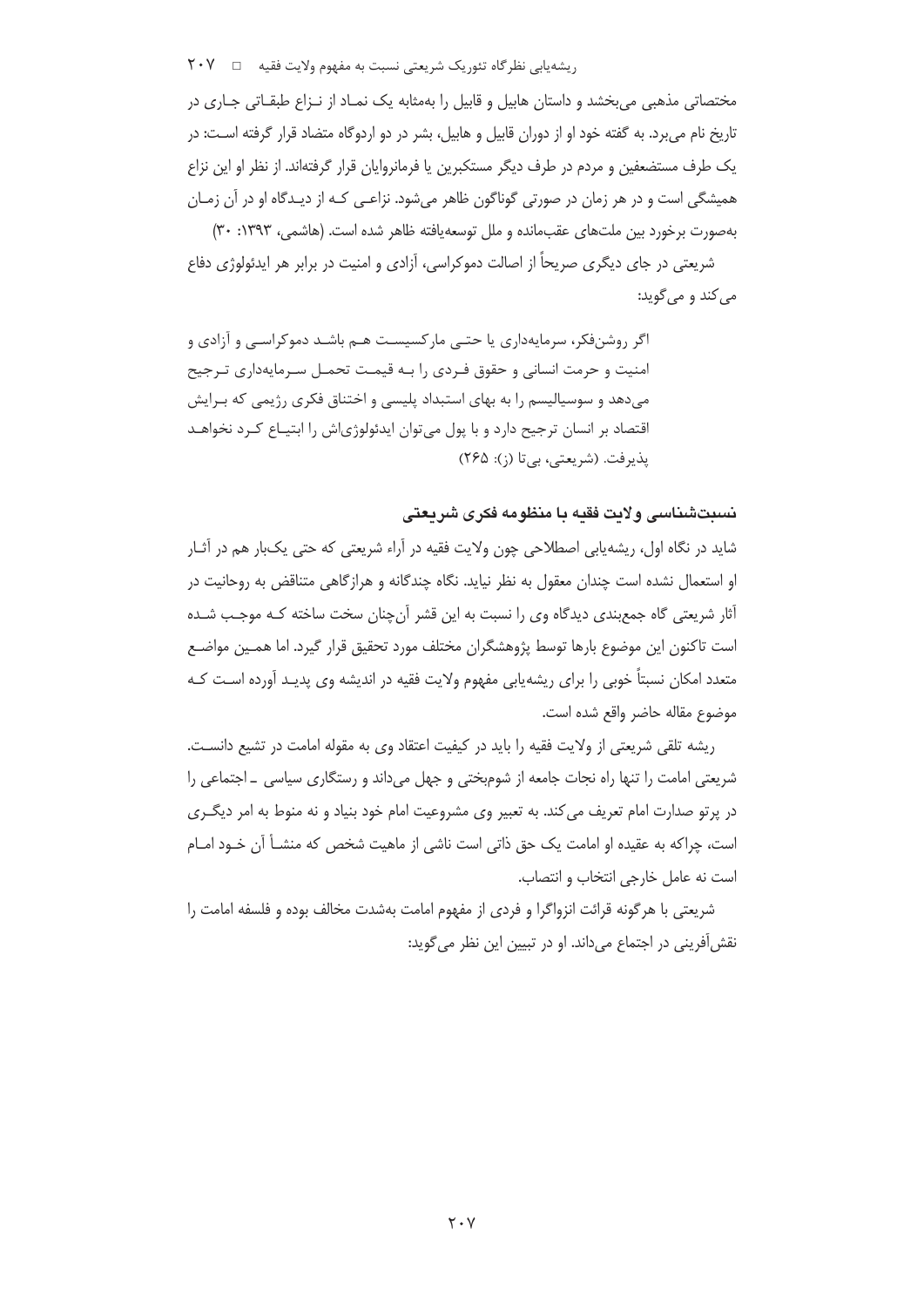امامت نه یک اعتقاد متافیزیکی و ولایت نه یک وهم صوفیانه که یک فلسفه رهبری انقلابی است برای نجات جامعه از جهل و جور و پاکسازی انقلابی محیط و تربیت انقلابی افراد برای نیل به مرحله آزادی و آگاهی و رشد سیاسـی و فکـری مـردم تـا بتواند دموکراسی راستین را که بـر آرای مسـتقل و آگاهانـه مسـئول یکایـک افـراد استوار است بنا کنند، دموکراسی که از عوامفریبی، توطئه، جادوی پول، دستهای پنهان بیگانه و دستهای نیرومند سرمایه آسیب نبینـد و رویـوش مشـروعی بـرای پنهان کردن و دوام بخشیدن به استثمار نباشد. (شریعتی، بیتا (الف): ۱۰۸ ـ ۱۰۷)

در همین راستا الگویی که شریعتی برای رهبری جامعه اسلامی در دوره غیبت ترسیم می کنـد گرچه در ظاهر یک دموکراسی صوری است اما با نگاه دقیق تر، نوع خاصی از مردمسالاری را در نظر دارد که با قرائت مرسوم از دموکراسی تفاوتهایی دارد. شریعتی بر این باور است که در دوره غیبت، رهبری و هدایت امت به عهده خود امت گذاشته شده است تـا براسـاس ایـدئولوژی مترقـی تشـیع، عالم ترین و عادل ترین راهبر را از میان خود برای نیابت امام معصوم برگزیده و هماننـد او و براسـاس استراتژی ائمه شیعی، سنت مبارزه ۲۵۰ ساله آنها را ادامه داده، امت اسلامی و جامعه بشری را در راه مبارزه مستمر آنها عليه نظام مستمر تاريخ، زورمند و زرمند و مزور راهبري كنند.

از نظر شریعتی آغاز دوره غیبت بههیچوجه بهمعنای انفعال شیعیان نبوده و هـیچ تـوجیهی بـرای توقف مبارزه با ظلم و استبداد وجود ندارد. الگوی تاریخی که شریعتی بـرای شـیعیان واقعـی ترسـیم می کند، شخصیتی دغدغهمند، کنشگر، متعهد، با روحیه انقلابی و در یک کلام نقش[فرین در مبـارزه همیشگی با استثمار است که بهمعنای اتم کلمه در ابوذر، صحابه بزرگ پیامر تحلی یافته است. از نظر او شخصيت ابوذر نقطه مقابل عالمان، فيلسوفان و عارفان غرق در مباحثات علمي، انتزاعي و بـه دور از مبارزه است:

یانصد ابوعلی تأثیری بر جامعه ندارد، جز عـدهای کـه بـرای آمـوختن فلســفه گــردش حلقه مي;نند و هزاران حجاج اگر جمع گردند دارالمجانيني به وجود خواهد آمد، ولـي یک ابوذر برای هر قرن کافی است که آن را دگرگون کند. (شریعتی، بی تا (ب): ۲۲)

از نظر شریعتی «(ابوذر) در مبارزهاش بر اصول کلبی و اصـطلاحات مـبهم و شـعارهای فرعـی و مسائل ذهني و نيازها و هدفهاي ايدئاليستي خيال پرسـتانه، فيلسـوفانه، علمـايي، اخلاقـي، كلامـي، جدلي، روبنايي، انحرافي و حساسيستهاي روشنفكرانه ذهنـي و احساسـي حكمـا و عرفـا و فقهـا و متکلمان و … تکیه نکرد. معلول را بهجای علت نگرفت و نشـان داد کـه از کجـا بایـد آغـاز کـرد …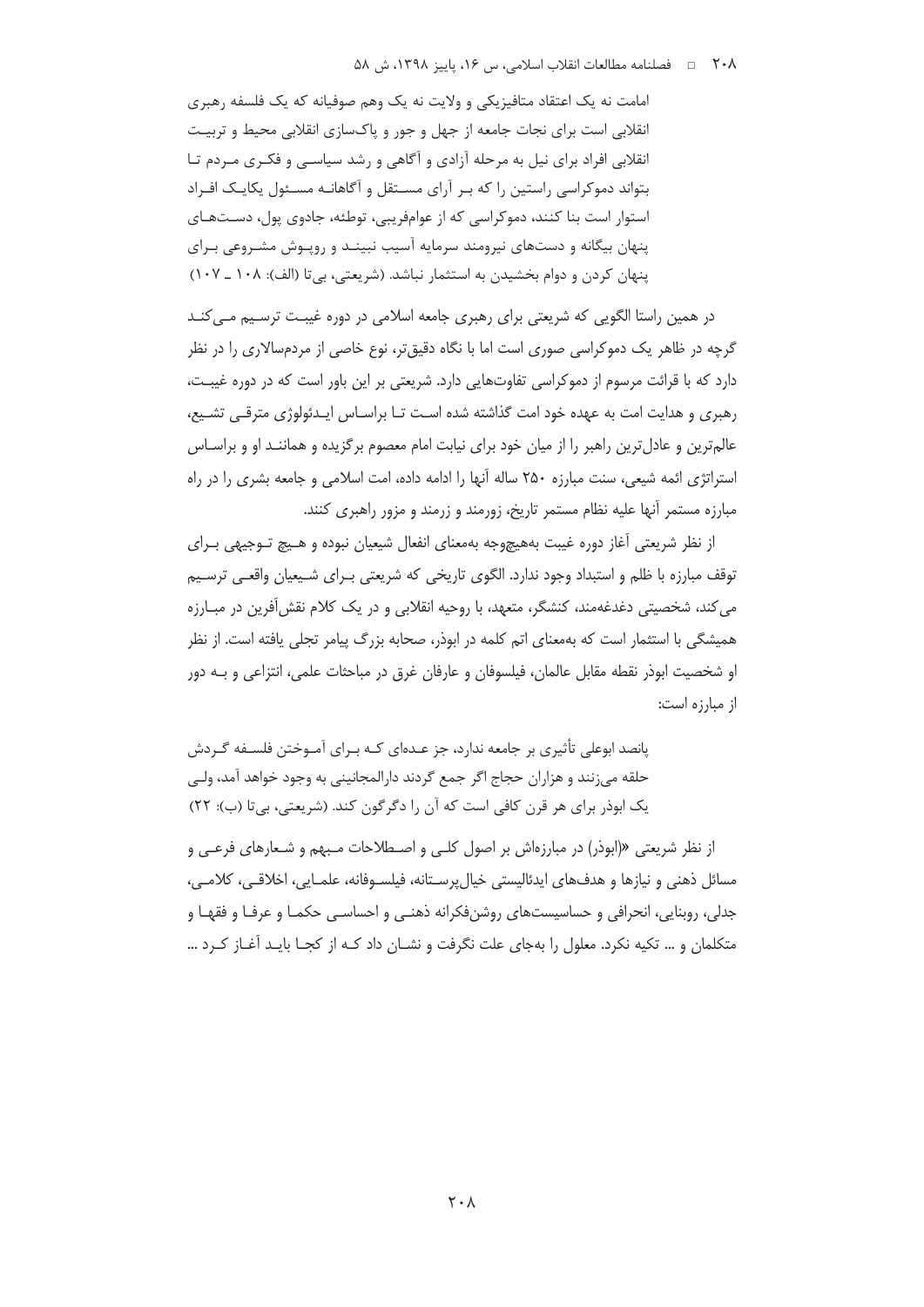ریشهیابی نظرگاه تئوریک شریعتی نسبت به مفهوم ولایت فقیه □ ٢٠٩

وی خطوط اصلی مبارزهاش را مبارزه با تبعیض طبقاتی برای استقرار عدالت تعریف کرد». (همان)

بر همین مبنا شریعتی دوگانه مشهور «تشیع علوی» و «تشیع صفوی» را بهمثابه مـلاک تعیـین قرائت حق و باطل از مذهب شیعه معرفی می نماید. به تعبیر او «وقتی که می گویم تشیع صـفوی بـه این معنا نیست که این تشیع فقط از زمان صفویه ساخته شده و پیش از آن وجود نداشته. نـه! اصـولاً تشیع صفوی از زمانی ساخته شده که تشیع علوی بهوجود آمده … در زمان صفویه این تشیع رسمیت و حاكميت ييدا مي كند.» (همان: ۶۱)

درواقع می توان شاخصههای اصلی تشیع صفوی را «سنتگرایبی» بـهمعنـای التـزام جزمـی بـر سنتها \_ «ائمه ماورايي» \_ بهمعناي الگو نبودن ائمه و غيرقابل دسترس بودن ايشان \_ «انتظار منفـي» \_\_ بهمعنای انفعال شیعیان در دوره غیبت \_و «شعایرپرستی» \_ بهمعنای تقلید کورکورانـه از آداب دینـی دانست. در نقطهمقابل، شاخصههای اصلی تشیع علوی «امروزی بـودن» بـهمعنـای انعطـاف<code>پـذیری</code> نسبت به اقتضائات زمان \_ «الگوگیری از ائمه» \_ بهمعنای تلاش برای انطباق خود با ائمه \_ «انتظار مثبـت» \_ بهمعنای مبارزه با ظلم و استشمار در دوره غیبت \_و «قرآن محوری و اجتهاد» \_ بهمعنای نگـاه پویـا به دین \_ است. (همان)

دقیقاً همین تلقی شریعتی از دوگانه مزبور است که او را تا حدی نسبت به روحانیت بدبین نمـوده و این قشر را بهمثابه مانع تحقق تشیع علوی برای او تصویر نموده است:

مؤمنین ارثی و برخی متولیان رسمی مذهب … کمترین تحولی را در فهـم مـذهبی تحمل نمی کنند و هر گونه بینش و برداشت نویی را در عقاید دینـی کفـر مـیشـمارند. و حقیقت مذهب ,ا که مثل طبیعت ثابت است بـا شـناخت مـذهب کـه مثـل شـناخت طبیعت و علوم طبیعی در حال تغییر و تکمل است یکی تصور می کنند و درنتیجه علـوم قديمه اسلامي را همان حقايق اوليه اسلام مي شمارند. (شريعتي، بي تا (ج): ٢١٧)

او نقد خود را تا جایی به پیش می برد کـه حتـی غیرمسـلمانان مبـارز را بـه روحـانیون منفعـل و غیرمبارز ترجیح میدهد:

اگر تشيع را بغض نسبت به چند شخصيت تاريخي به نام خليفه (بدانيم) من گاندي آتش پرست را بیش تر لایق شیعه بودن میدانم تا آیتالله بهبهانی و برتر از او، علامـه مجلسی را … گورویچ یهودی ماتریالیست کمونیست، بهخـاطر آنکـه تمـام عمـر را علیـه جاهلیت فاشیسم هیتلر و دیکتاتور استالین و استعمار نظامی ارتش سـری فرانســه بـرای اسارت مردم الجزایر و جلادیهای صهیونیسم در قتل عام مـردم فلسـطین... دفـاعهـای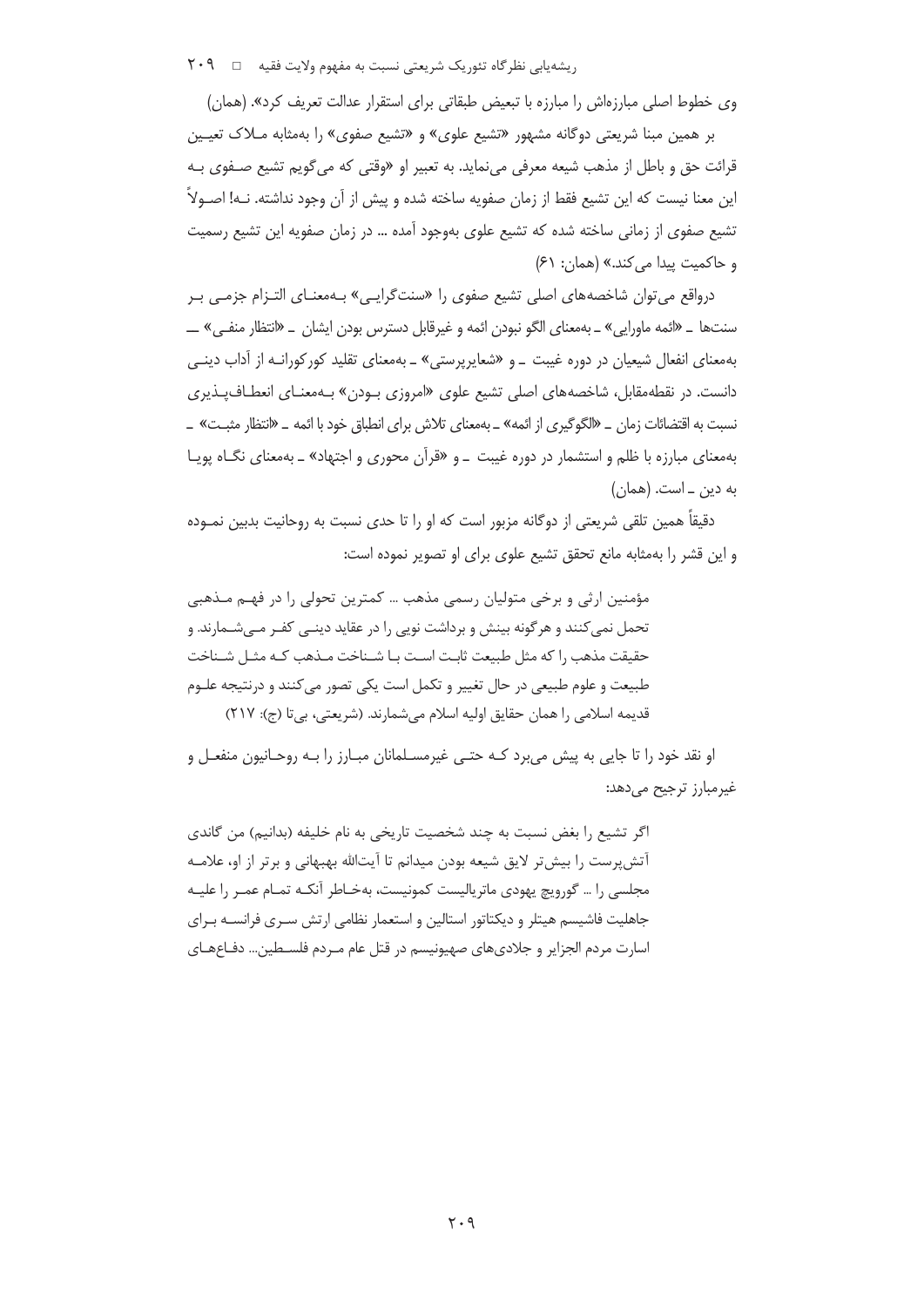مردانه كرده و جانش را بهخطـر انـداخت، از مرجـع عـالىقـدر شـيعه حضـرت آيــتالله العظمى ميلاني بهمراتب به تشيع نزديكتر است. (شريعتي، بي تا (الف): ١۴ \_ ١٣)

در همین راستا او روشنفکران مسلمان را رهبـران اصـلی نجـات شـیعیان از خرافـات دانسـته و رسالت احیاء دین را برعهده ایشان می داند:

وظیفه روشنفکر امروز است که … اسلام را بـهعنـوان مکتبـی کـه انسـان و فـرد و جامعه را احیا می کند و رسالت رهبری آینده بشریت را بهعهده دارد بشناسد و ایـن وظیفه را بهعنوان یک وظیفه عینـی تلقـی نمایـد و در هـر رشـتهای کـه تحصـیل می کند، از راه همان رشته یک نگاه تازمای به این مذهب و شخصیتهای بـزرگ آن بیندازد، زیرا اسلام چنان ابعـاد گونـاگون وجلـوههـای مختلفـی دارد کـه هرکسـی می تواند در رشته خاص خودش زاویه دقیـق و تـازهای بـرای دیـدن آن پیـدا کنـد. (شریعتی، بی تا (د): ۷۵)

به تعبیر شریعتی این امری مسلم است که «روشنِفکران و رهبران فکری و سازندگان فرهنگ و فکر و جامعه ما در آینده، ماتریالیستهای غربزده یا شرق;ده، مارکسیسـتهـا یـا ناسیونالیسـتهـا نخواهند بود، بلکه روشنفکرانی خواهند بود که اسلام علیوار و خـط مشـی حسـین۱ور را بـهعنـوان مکتب فکری نهضت اجتماعی و ایدئولوژی انقلابی خود انتخاب کـردهانـد … همـانِ طـور کـه دکتـر [مصدق] تز اقتصاد منهای نفت را طرح کرد تا استقلال نهضت را پی ریزی کند و آن را از بند اسـارت و احتیاج به کمیانی استعماری سابق آزاد سازد.

تز اسلام منهای آخوند در جامعه تحقق یافته است و این موفقیت موجب شده است کـه هــم اسـلام از چارچوب تنگ قرون وسطایی و اسارت کلیسای کشیشی و بینش متحجر و طرز فکر منحط و جهـان بینـی انحرافي و خرافي و جهالت رور و تقليدسازي …. آزاد شده است و هم اسلام آزاد بتواند از كنج محـرابـهـا و حجرهها و تکیهها و انحصار به مراسم تعزیه و مرگ به صحنه زندگی و فکر و بیداری و حرکت و زاینـدگی یا گذارد.» (همان: ۸) در همین راستا شریعتی معتقد است که «نقطه آغاز کار روشـنفکـر و مسـئولیت او در احیا و نجات و حرکت بخشیدن به جامعهاش ایجاد یک پروتستانتیزم اسلامی است.» (شریعتی، بـی تـا (ح): ۲۹۵ \_ ۲۹۴) پروتستانیزمی که در نظام فکری شریعتی درگاه آغاز خودمختاری فردی و تولد آدمی بهدست خودش است. درواقع منظور شریعتی از پروتستانتیزم را می توان چنین خلاصه کرد:

دین انحطاطی ارتجاعی را بهمنزلـه مـادهای برگـرفتن و صـورت یـک دیـن دنیـوی معترض و مترقی را بر او یوشاندن. (سروش، ۱۳۸۴: ۷۸)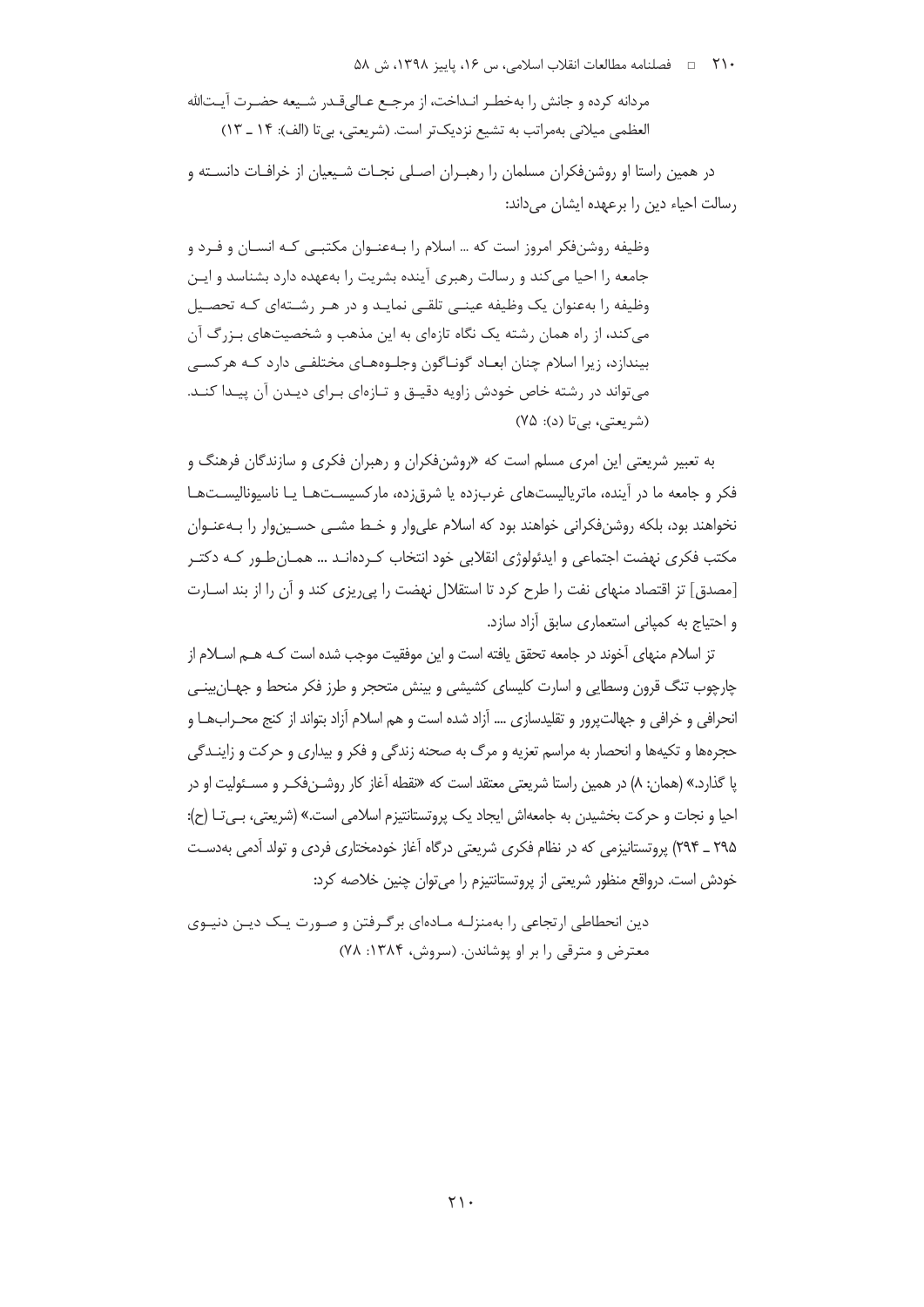#### ریشه یابی نظر گاه تئوریک شریعتی نسبت به مفهوم ولایت فقیه □□ 111

در همین راستا شریعتی در جایجای آثار خود، مخالفت عمیق خود را با حکومت دینی بیان داشته است؛ برای مثال او معتقد است که «حکومت مذهبی، رژیمی است که در آن بهجای رجال سیاسی، رجال مذهبي (روحاني) مقامات سياسي و دولتي را اشغال مي كنند و به عبارت ديگر حكومت مــذهبي یعنی حکومت روحانیون بر ملت. آثار طبیعی چنینی حکومتی یکی استبداد است. زیرا روحـانی خـود را جانشین خدا و مجری اوامر او در زمین میداند و در چنین صورتی مردم حــق اظهــار نظـر و انتقــاد و مخالفت با او را ندارند … . بنابراین، یک حاکم غیرمسئول است و ایـن مـادر اسـتبداد و دیکتـاتوری فردی است و چون خود را سایه و نماینده خدا میداند، بر جان و مال و نـاموس همـه مسـلط اسـت. گذشته از آن برای مخالف، برای پیروان مذاهب دیگر، حق حیات نیز قائل نیست.» (شـریعتی، بـیتا (ش): ١٩٨ ـ ١٩۵) درواقع چون «آنها [روحانيون] خـود را بـه اعتبـار روحـاني بـودن حـاكم و زعـيم می دانند نه به اعتبار رأی و نظر و تصویب جمهور مردم» (شریعتی، بـیتـا (ر): ۶۳۲) بـههمـین دلیـل شریعتی معتقد است که «استبداد روحانی، سنگین ترین و زیان آورترین انواع استبدادها در تـاریخ بشـر است». (شریعتی، بی تا (پ): ۲۶۳)

در نگاه اول به نظر می رسد آنچه تاکنون از منظومه اندیشه سیاسی شریعتی تشریح گردیـد، بـاور اینکه فردی با معتقدات او، سخنی در دفاع از ولایت سیاسی فقیه گفته باشد، سخت نموده باشـد. امـا برخلاف این تصور، در عبارات وی اشارات کاملاً صریحی در دفاع از نظام مبتنی بر ولایت فقیه وجود دارد، جالب اینکه این اشارات گاه آن چنان منطبق بر آراء نظریــهیـردازان اصــلی نظـام ولایـت فقیــه همچون امام خمینی، مرحوم شهید بهشتی و … است که اگر کسی از انتساب این اقوال بـه شـریعتی آگاه نباشد، ای بسا گوینده آنها را به اشتباه منتسب به این افراد تلقی نماید. بـرای مثـال شـریعتی در کتاب حسی*ن وارث آ*دم، در تشریح رجوع به «نایب عام» در زمان غیبت می گوید:

… در این دوره (غیبت کبری) دیگر «باب» یعنی واسطه ورود و تمـاس، یـا «نایـب خاص» یعنی نماینده ویژه یا کسی که بهجای امام کار میکند و با مردم تماس دارد و به دست امام منصوب شده، وجود ندارد و تنها راه تماس مردم با او که رهبر اسـت و زنده و حاضر، «نایب عام» است. (شریعتی، بی تا (خ): ٣١١)

شريعتي حتى با اشاره به توقيع شريف امام زمانﷺ، تصوير نظام اجتماعي \_ سياسي دوره غيبـت را اين گونه تصوير مي كند.

«در «توقیع» مشهور امام ــ که پیش از ورود به دوران «غیبت بزرگ» صادر شـده اسـت ــ نظـام ویژهای را که جانشین نظام «امامت» مے شود بدین گونه اعلام مے دارد: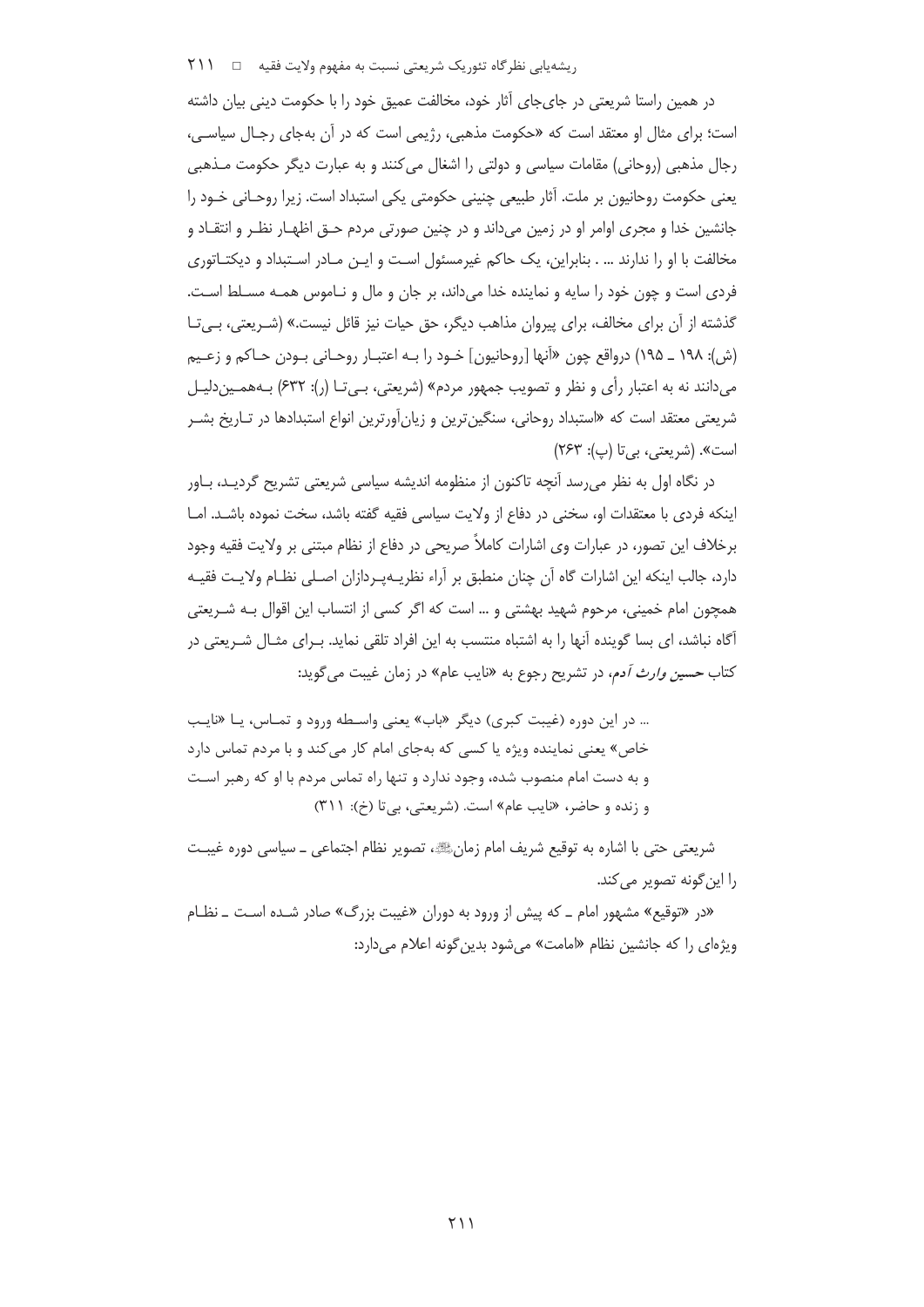اما الحوادث الواقعه، فارجعوا الى رواه احديثاً، فانهم حجتى علكيم و انا حجه الله عليهم. (شیخ صدوق، ۱ / ۴۸۴)

اما اينها چه كساني هستند؟ و چگونه انتخاب مي شوند؟

ضوابط و شرایط انتخاب آنان را امام صادق برای توده مردم اعلام کرده است: «اما مـن کـان مـن الفقها صائناً لنفسه، حافظاً لدينه، مخالفاً لهواه، مطيعاً لامر مولاه، فللعوام ان يقلدوه»، اين هم طبيعي است و هم منطقی و هم ضروری». (همان: ۳۱۳)

جالب اینکه شریعتی که خود روشنفکری را راه نجات و متولیان رسمی دین را مـانع پویـایی آن میدانست \_ تقلید را بهعنوان اصلی عقلانی و کاملاً خردمندانه معرفی می کند. به تعبیر او «تقلیـد نــه تنها با عقل ناساز گار نیست. بلکه، اساساً کار عقل این است که هر گاه نمی داند، از آنکه می دانـد تقلیـد می کند و لازمه عقل این است که در اینجا خود را نفی نماید و عقل آگاه را جانشین خود کنـد. بیمـار خردمند کسی است که در برابر طبیب متخصص خردمندی نکنـد؛ چـه، خردمنـدی کـردن در اینجـا بي خردي است و اقتضاى تعقل، تعبد است و تقليد». (همان)

شریعتی درنهایت نظامی را برای انتخاب نایب عام در زمان غیبت تصـویر مـی کنـد کـه بـهنحـو شگفتآوری با آنچه امروزه در قانون اساسی جمهوری اسلامی تحتعنوان مجلس خبرگـان رهبـری دیدہ مے شود، تشابه ظاهری دارد:

بنابراین می،بینیم که در این دوره غیبت کبری یک نظام انتخاباتی خاص بـه وجـود می آید و آن یک انتخابات دموکراتیک است بـرای رهبـر، امـا یـک دموکراســی آزاد نیست … یعنی برخلاف نمایندهای که با نظام دموکراتیک انتخاب شده، مسئول ایـن نیست که ایدهها و ایدئالها و نیازهای مردم را براسـاس قـانون و مکتبـی کـه امـام، رهبر و هدایتکننده آن مکتب است، هدایت کرده و آنها را براساس آن مکتب تغییر و پرورش دهد.

البته این انتخاب که یک انتخاب مقیدی است، به این معنا نیست که همه مردم بیایند رأی بدهند و هرکس شماره آرایش بیشتر بود به جانشینی امام منتخب شود و در مسند نیابت امـام قـرار گیـرد، بلکه چون این فرد یک شخصیت اجتماعی است و در عین حال یک شخصیت علمی، بنـابراین تـوده ناآشنا با علم، خودبهخود شايستگي انتخاب او را ندارد و عقل حکم مي کند کساني که آگــاهي و علــم دارند و می دانند که عالم تـرین و متخصـص تـرین و آشـناترین فـرد بـه ایـن مکتـب کیسـت، یعنـی «عالمشناسان» به این انتخاب مبادرت ورزیده و مردم هم که خـودبـهخـود بـا فضـلا و روحـانیون و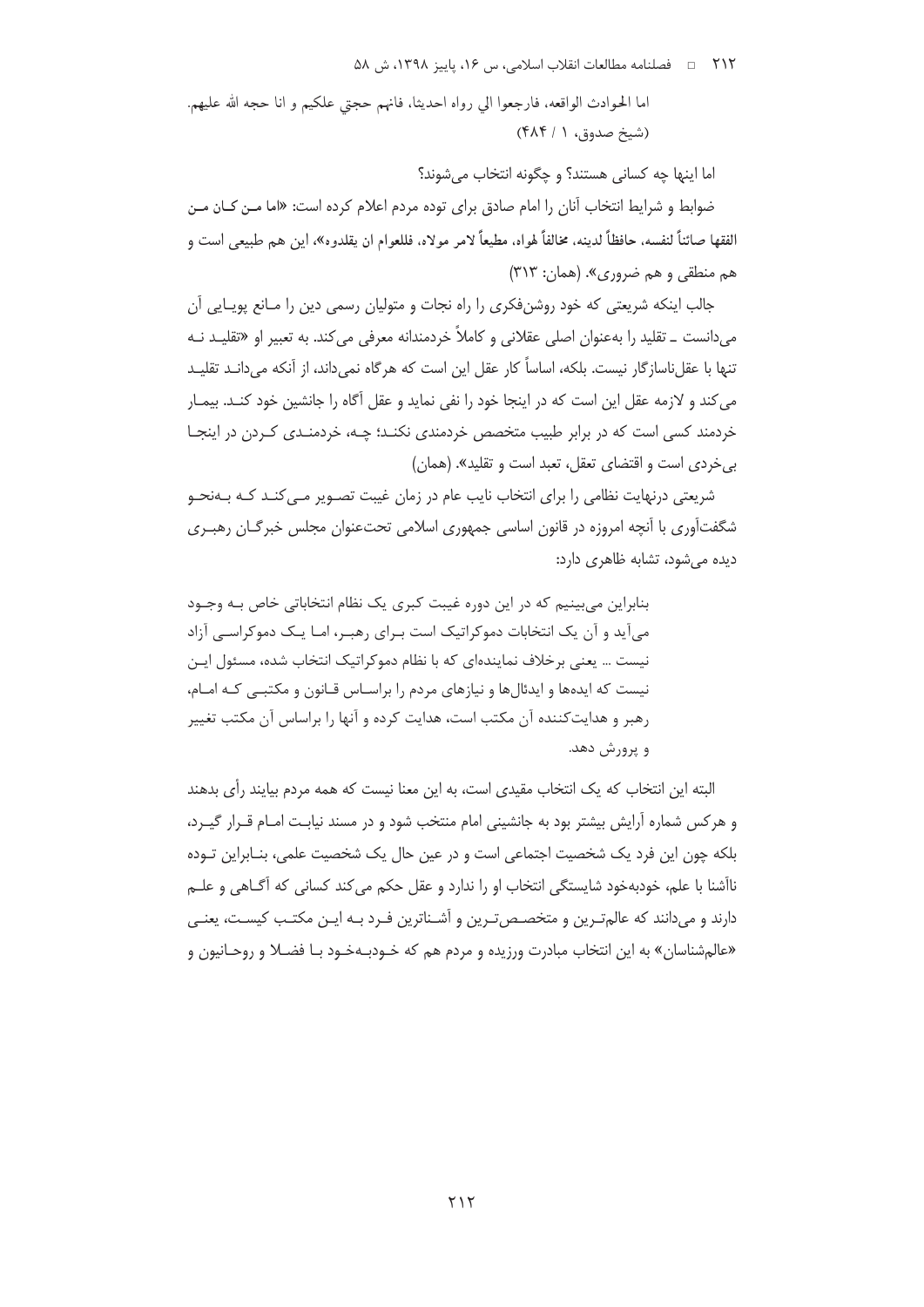, یشه یابی نظر گاه تئوریک شریعتی نسبت به مفهوم ولایت فقیه → T۱۳

علمای مذهب خودشان تماس و به آنها اعتقاد دارند و از آنها پیروی می کنند، طبعاً رأی آنها را برای انتخــاب نایب امام می پذیرند. و این یک انتخاب طبیعی است، همان طور که دربیاره متخصصین دیگیر ایین کیار را می کنیم، مثلاً من که بیماری قلبی دارم و شخصاً هیچگونه آگاهی طبی ندارم، بزرگترین متخصـص قلـب را خودم انتخاب نمی کنم و معمولاً از دانشجویان پزشکی، اطبا، داروسازان و یا کسانی کـه آگــاهی بـه ایــن مسائل دارند استخبار می نمایم که بهترین متخصص قلب کیست و بنا بر اعتقادی که به ایشان دارم ایشــان را به عنوان رای خودم می پذیرم؛ یک نوع انتخابات دو درجهای طبیعی». (همان: ۳۱۵ ـ ۳۱۴)

بنا به آنچه گفته شد، در ظاهر بهنظر می رسد تناقض بزرگی در منظومه فکری شریعتی در زمینـه تصویرسازی از نظام سیاسی \_ فرهنگی مطلوب وجود دارد. او از یکسو دل در آرمـانهـای روشـنفکرانـه دارد (تاجایی که نقطه آغاز روشنِ فکر را ایجاد پروتستانتیرم میداند) و از سوی دیگر رهبری امت را در زمان غيبت برعهده فقها مىبيند!

در بخش بعد سعی شده است تـا بــا تأمــل دقیــوّ تــر در آرای شــریعتی از ماهیــت ایــن تنــاقض رفــع ابهام گردد.

ريشهدايي ميناي فكرى شريعتي نسيت به مفهوم ولايت فقيه

برای واکاوی ماهیت تناقض پیش گفته، باید دید که شـریعتی دقیقـاً بـرای «امـام»، «نایـب امـام» و «فلسفه سیاسی امامت» چه رسالتی قائل است. درواقع باید مشخص کرد که از نظـر شـریعتی نظـام امت \_ امامت دقيقاً بناست چه هدفي را دنبال كند؟

در عبارات پیش گفته مشخص شد که به عقیده شریعتی «امامت … یک فلسـفه رهبـری انقلابـی است برای نجات جامعه از جهل و جور و پاکسازی انقلابی محیط و تربیت انقلابی افراد بـرای نیـل به مرحله آزادی و آگاهی و رشد سیاسی و فکری مردم تا بتواند دموکراسـی راسـتین را کـه بـر آرای مستقل و آگاهانه مسئول یکایک افراد استوار است بنا کنند، دموکراسی کـه از عـوامفریبـی، توطئـه، جادوی پول، دستهای پنهان بیگانه و دستهای نیرومند سرمایه آسیب نبینـد و روپـوش مشـروعی برای پنهان کردن و دوام بخشیدن به استثمار نباشد». (شریعتی، ۱۳۶۱ (الف): ۷۲ ـ ۷۱)

عباراتی چون، «دستهای پنهان بیگانه»، «دستهای نیرومند سـرمایه» و «اسـتثمار» گرچـه در نگاه اولیه عباراتی کاملاً مستحسن به نظر میرسند امـا وقتـی در کنـار سـایر اقـوال شـریعتی قـرار می گیرند، تداعی گر بن مایههای شبهمار کیستی شریعتی از مفهوم امت و امامت می گردند. بهطور مثال شریعتی در جلد ۱۶ مجموع آثار، بەوضوح از زیربنا بـودن اقتصـاد دم مـی;نـد و رسـیدن بـه جامعـه بي طبقه را هدف اصلي امت مي انگارد:

 $515$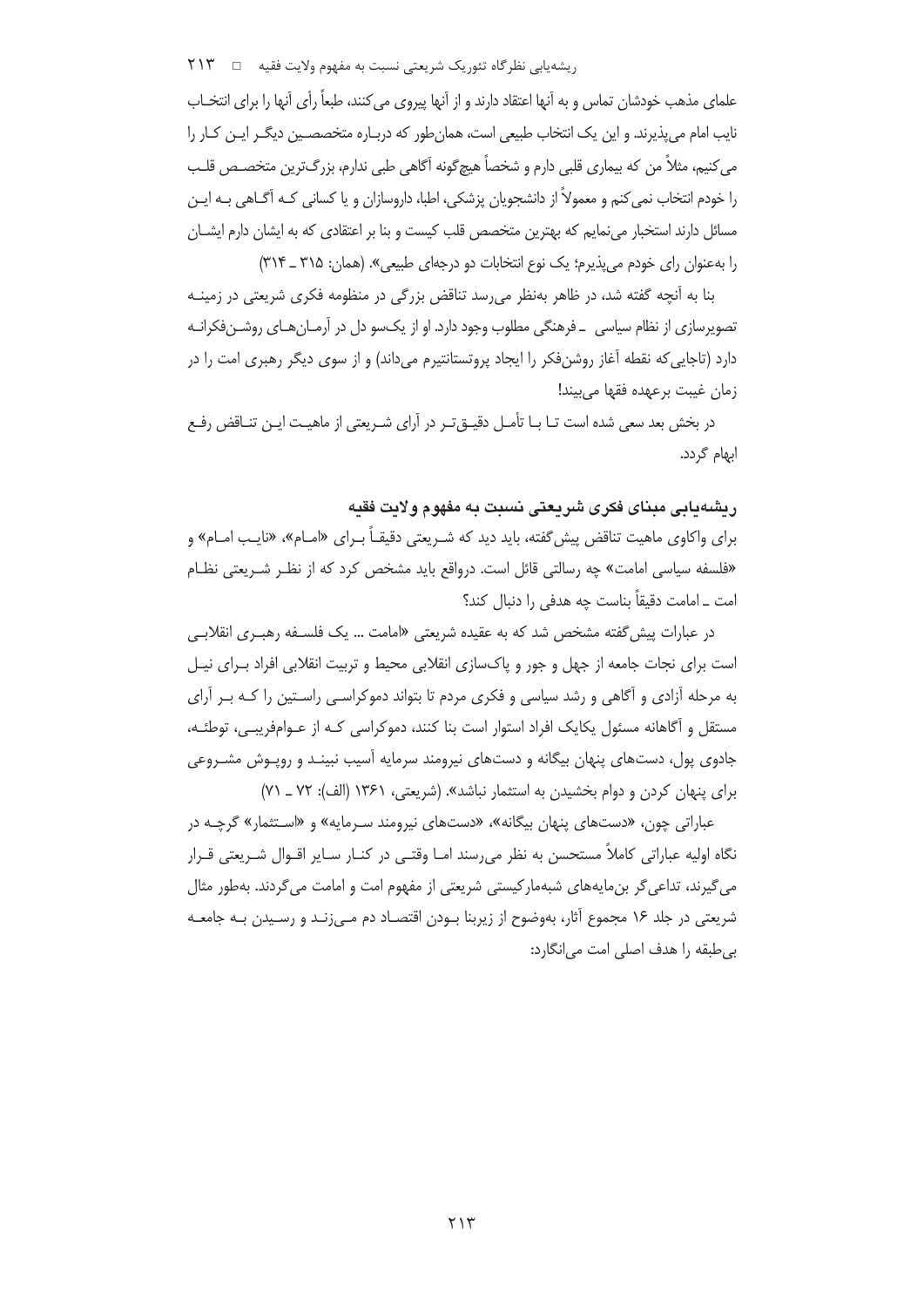در امت زیربنا اقتصاد است، نظام اجتماعی مبتنی بر قسط و عدل و جامعه بی طبقه، اصل است و اينها هدف نيست بلكه وسيله است. فلسفه سياسي و شـكل ايــن رژيــم هم نه دموکراسی راسها و لیبرالیسـم بـیهـدف بـیمسـئولیت و آریستوکراسـی و دیکتاتوری و الیگارشی بلکه مبتنی است بر اصالت رهبری (نـه رهبـر کـه فاشیســم است). رهبري متعهد انقلابي. (شريعتي، ١٣۶١ (الف): ٧٢ ـ ٧١)

با دقت بیشتر مشخص می گردد که در ادبیات شریعتی «رهبر متعهد انقلابـی» متـرادف «امــام» تلقی شده و رسالت او راهبری یک رژیم انقلابی در دوره گذار است، دورهای که تشابه خیره کننــدهای با تقسیم بندی مارکسیستی گذار به سوسیالیسم از طریق انقلاب دارد:

امامت عبارت است از فلسفه سیاسی و نظام خاصی کبه می تبوان آن را رژینی رهیبری انقلابي جامعه در يک دوره انتقــالي موقــت براســاس تحقــق يــک ايــدئولوژي و براســاس رساندن جامعه به آستانه استقلال و دموکراسی تعریف کرد. (شریعتی، بی تا (ج): ۴۵)

برای آشنایان با ادبیات مارکسیستی، واژگانی چون «رژیم انقلابی» و «دوره انتقالی موقت» برای «تحقق یک ایدئولوژی» بلاتردید یادآور دوره موقتی دیکتاتوری پرولتاریا است. دورهای کـه طـی آن انقلاب خونین پرولتاریا علیه بورژوازی، طی یک دوره گذار به سوسیالیسم آرمـانی منتهـی مـیشـود. جالب اپنکه شریعتی دقیقاً همان وعدههایی را در موجهسازی رژیم انقلابی خود مطـرح مـی کنـد کـه كمونيستها از آن براي توجيه ديكتاتوري انقلاب پرولتاريا استفاده مي كنند:

دیکتاتوری با رهبر انقلابی تفاوتش این است که رهبر انقلابی فکر را آزاد مـی کنــد و در دوره بعدی به رشد سیاسی و آزادی تبدیل می کند. اما دیکتـاتوری همـواره ایـن جهل را ابدی نگاه میدارد اختلاف اینها در فرم نیست، در نوع عمل بایـد تشـخیص داد. (همان: ٢١٧)

جالب اینکه شریعتی در مرحلهبندی دوره گذرای رژیم انقلاب خود، دموکراسی را آخـرین مرحلـه می داند و معتقد است که «مرحله اول ایجاد یک نظام انقلابے، براسـاس یـک رهبـری ایـدئولوژیک انقلابی برای دوره موقتی که آن را می توان دوره خودسازی انقلاب جامعه نامید. مرحله دوم مرحلهای است که در آن، جامعه به خود آگاهی رسیده است و شماره رأس ها با شماره رأی ها برابر شـده اسـت (دراین صورت دموکراسی واقعیت دارد). در این هنگام دوره انقلابی پایان می پذیرد و نظام دموکراتیک جانشین آن می شود. در دوره انقلاب هدف عبارتست از : تبدیل زیربنای تاریخی یعنی قابیلی به یک زیربنای هابیلی یا پرومتدای». (شریعتی، بیتا (ت): ۱۴۸)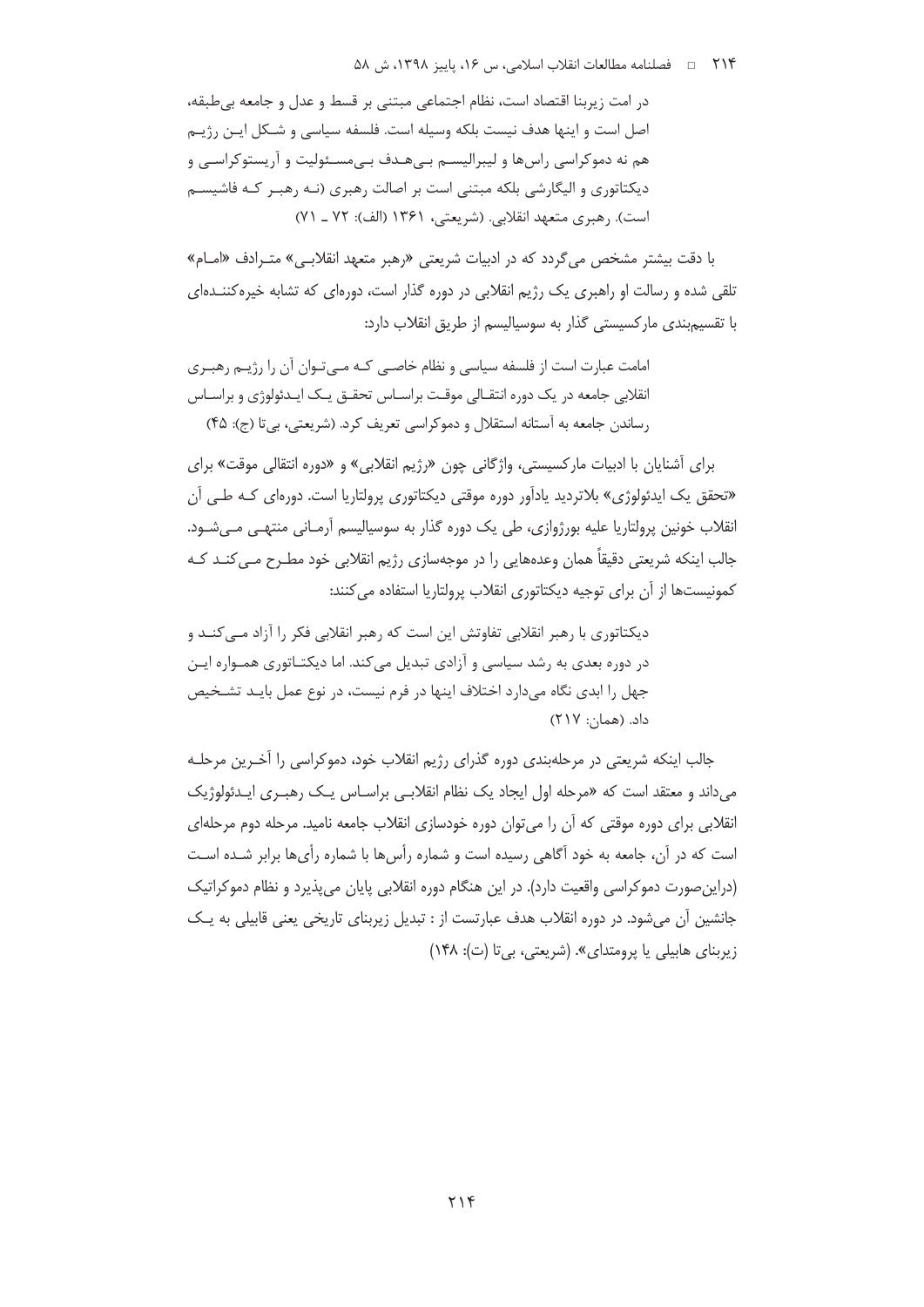ریشه یابی نظر گاه تئوریک شریعتی نسبت به مفهوم ولایت فقیه ⊥ 10 × 1

بر همین مبنا از لحاظ روش، شریعتی مکانیزم کاملا روشنی را برای نحوه کنشـگری شـیعیان در زمان استقرار رژیم انقلابی مطلوب او ترسیم می کند که بیانگر تلقبی او از مفهـوم «تقلیـد» در تشـیع است. با دقت در عبارات شریعتی شباهت مکانیزم کارکردی مقلد ـ امام در رژیـم شـریعتی بـا رابطـه آهنین پیرو ـ رهبر در بلشویسم کمونیستی هویدا می گردد:

در روزگاری که رهبری مشخص و علنی نیست، و دستگاههای تبلیغاتی و ارتبـاطی، نمي توانند آزادانه عمل كننـد، «كنجكـاوي كـردن»، «امـا كـردن» و «ليـت و لعـل کردن» در مبارزه خطرناک است. بایـد اطــاعتی کورکورانــه و تشــکیلاتی داشــت. و همین که فرمان از رهبری قابل اعتماد رسید، بی چونوچرا اطاعت کرد. همان اصلی که امروز حتی در تشکیلات مبارزه مخفی میگویند: «بیچونوچرا از رهبـر اطاعـت کنید، بے شک اگر منحرف شـد، مـی توانیـد او را از پشـت، پنهـانی بزنیـد، امـا از او سرپیچی نکنید!. این معنای تقلیدی است کـه در تشـیع وجـود داشـت. (شـریعتی، بے تا (ذ): ۲۱۹)

عبارات فوق بەوضوح نشان می‹هد که ماهیت نظام امت ـ امامت شریعتی کـه در زمـان غیبـت توسط نايب امام معصوم ادامه مي يابد، بيش از آنكه مشابه الگوى فعلـي ولايـت فقيـه باشـد، نـوعي نسخه اسلامي از گروهها و احزاب چريکي چپگرا است که مبتني بر روابط کورکورانـه پيـرو \_رهبـر است. درواقع شریعتی «شیعه را بهعنوان حزبی که رسالتش انقلاب و مبارزه برای نابودی مثلث شـوم زر و زور و تزویر است معرفی می کند.» (حسینی;اده، ۱۳۸۶: ۲۱۳) بهنظر می,رسد با کنار هم قراردادن مخالفتهای شریعتی با روحانیت رسمی، گرایشهای عمیق او به مارکسیسم و تصـویر وی از مقولـه تقلید، امامت و نیابت، باید این نتیجه را گرفت که شـریعتی اعتقـادی بـه در رأس قـرار گـرفتن فقـه بهعنوان مبناي اصلي اداره حكومت كه حتى خود ولي فقيه (نايب عام) را نيز محدود مـى كنـد نـدارد، بلکه مبنای اصلی او رسیدن به آرمانهای چپگرایانه نظیر جامعـه بـی طبقـه و … اسـت کـه گرچـه رویهای اسلامی دارد اما ماهیت اصلی اّنها را چارچوب نظریه مارکسیستی شکل میدهد. بهبیان بهتر، مشخصات جامعه ایدئال او درواقع معادلی برای جامعه کمونیستی است.

به عقیده بسیاری، ایـن مـدل شـبه مارکسیسـتی شـریعتی، در راسـتای مـدل جامعـهشناسـان و روشنفکران آن روزها در کشورهای در حال توسعه، یعنی «دموکراسی هدایت شده یا متعهـد» اسـت. (جهانبخش، ۱۳۸۳: ۱۹۳) تاریخچه پیدایش این تلقی از دموکراسی به دوره پس از جنگ جهـانی دوم و استقلال کشورهای عقبافتاده از حکام استعماری بازمی گردد؛ زمانی کـه علـی رغـم فـراهم شـدن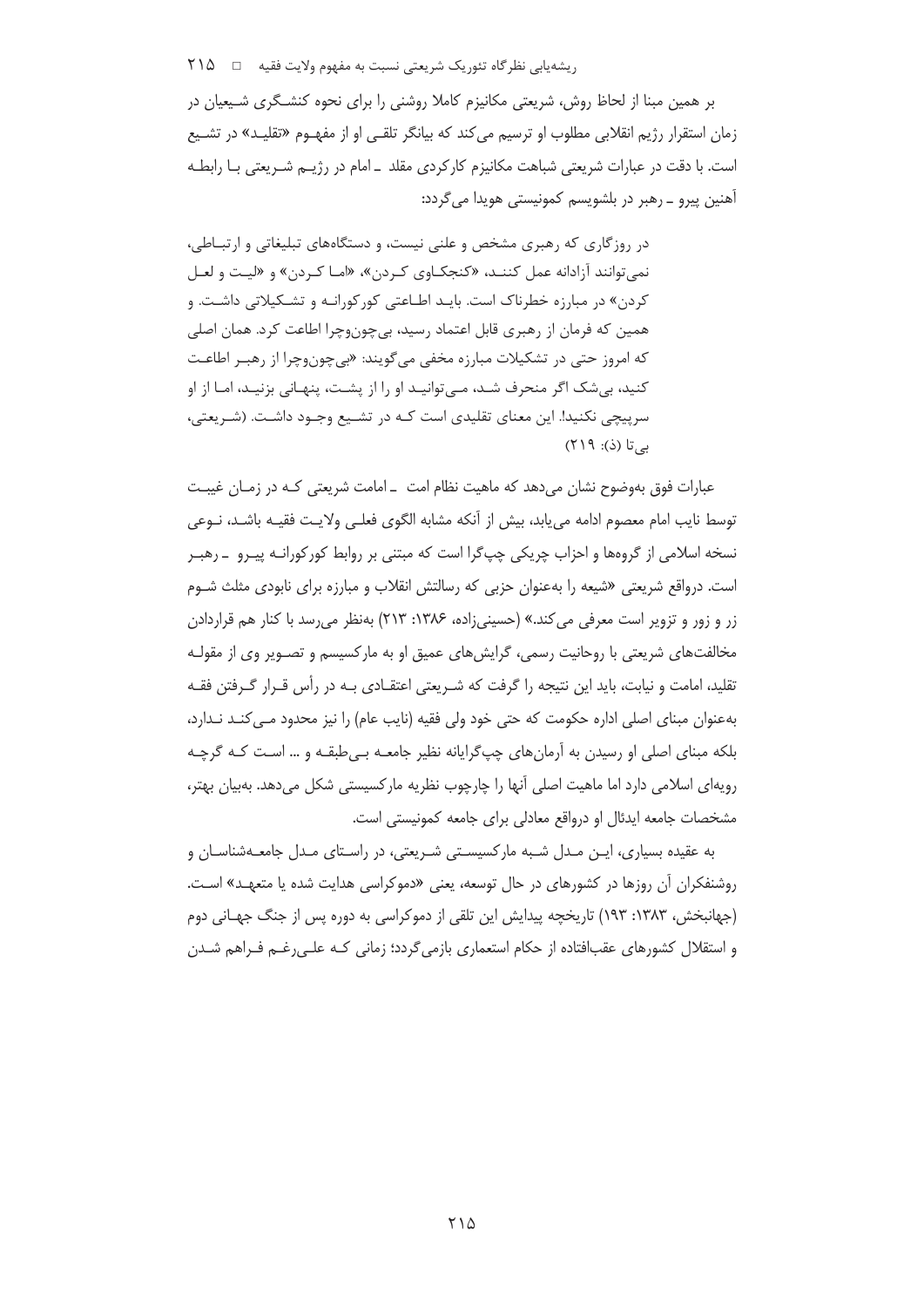امکان دموکراسی واقعی در این کشورها، توده مردم باز هم در انتخابات آزاد حکام وابسته را انتخــاب کردنــد و نیروهای استقلال طلب را کنار زدند. درنتیجه دموکراسی متعهد در کنفرانس باندونگ و جنبش عدمتعهـد، بهعنوان مقولهای جهانی و نه ابداع شخصی چون شریعتی مطرح شد. (علیجانی، ۱۳۸۷: ۲۴۳ و ۲۴۴)

شریعتی خود به صراحت لزوم عبرت $\Sigma$ یری از تجربه کشورهای انقلابی جهـان سـوم، در طراحـی الگوی حکومت را گوشزد می کند و آن را مبنای نقد خود نسبت به دموکراسی قرار می دهد:

خطری که همه نهضتهای ضداستعماری و رهایی بخش مردم را در آسیا و آفریقـا و امریکای لاتین تهدید میکند و بسیاری بدان دچار شدهانـد ایـن اسـت کـه عـوام و چهرههای گمنام و خاکآلـوده … بـا فـداکاریهـای پارسـایانه و مـرگـهـای پـاک و قهرمانی های بی نامونشان خویش استعمار و استبداد را می کوبند و همین کـه دوران ... جهاد پایان یافت و نوبت اداره کردن و حکومت کردن رسید ... کسانی که در ایـن سالهای خون و خطر در کنار سنتایمز، هلند و بلژیک و امریکا و دیگـر کشـورهای متروپل غرق لذت و امنیت، دور و بیگانه با جامعهشان و نهضت مردمشـان زنـدگی مـیکردنـد، دکتـر و مهنـدس و متخصـص اقتصـاد و سیاسـت و جامعـهشناسـی و برنامهریزی و حقوق و طب شدند، بازمی گردند و پستهای حساس رهبری را اشغال مي كنند. (شريعتي، بي تا (پ): ٨۴)

بر این اساس، شریعتی در ادامه استفاده از الگوی انقلابیون الجزایر را راهحل حکومتهای انقلابی می داند و معتقد است که «مجاهدان جبهه آزادی بخش الجزایر در ۱۹۶۱ طرحی پیشنهاد کردنـد کـه نیمی از مشکل حل شد. بهجای واگذاری نهضت به بیگانه یا مجاهدان غیرمتخصص، برای سرنوشت جامعه دو وجهه در نظر گرفتند: یکی وجهه جهت یابی و تعیین خط مشی و راه و رسـم کلـی و طـرح هدفهای اساسی که جنبه ایدئولوژیک دارد و یکی وجهه فنی و تخصصی که جنبه اجرایی و تحققی دارد. مجاهدان در وجهه هدایت و هدف و جهـتگیـری حضـور دارنـد تـا رهبـری کلـی همیشـه در دستهای مطمئن و نیرومند و مجاهدانی باشد در مبارزه علیه استعمار و ستم که با تمام زندگی خـود وارد کار شدهاند و متخصصان و تحصیل کردههـا ابزاردسـت مجاهـدان و وسـیله اجـرای هـدفهـای انقلابی خواهند بود. اما پیش از این مرحله باید متن جامعه و مردم بیدار شوند؛ تا مردم به خودجوشـی و حرکت و خلاقیت نرسیده باشند و قهرمانان و شخصیتهای شایستهای از میـان خـود نفرسـتند، حضور تحصيل كردهها به نيابت از آنان نخواهد توانست آنان را كفالت كند». (همان: ٨٩ ـ ٨٧)

بنابراین، شریعتی قشر «متعهد انقلابی» رأس حکومت را فراتر از رای مردم می بیند و بر این است کـه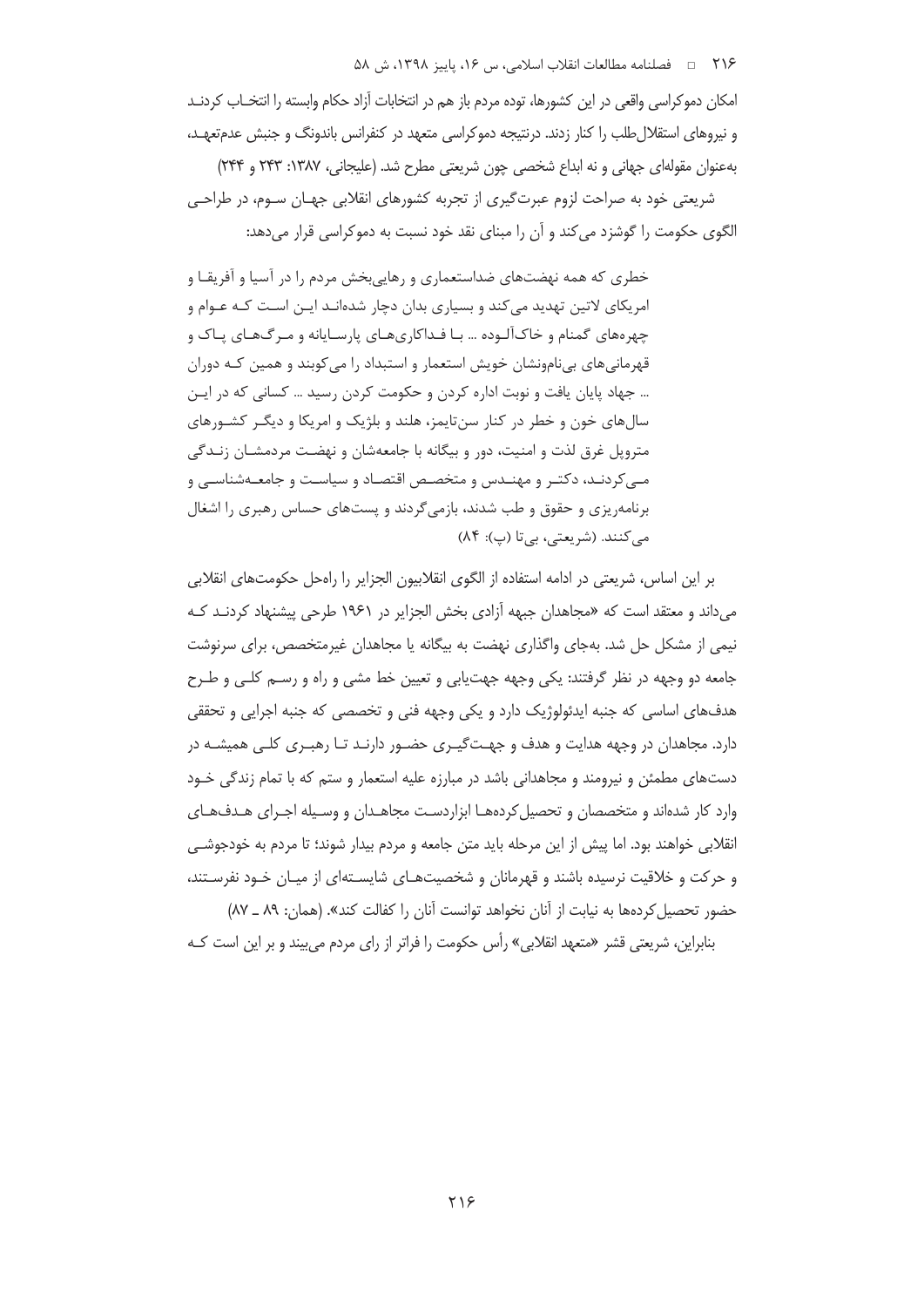ریشه یابی نظر گاه تئوریک شریعتی نسبت به مفهوم ولایت فقیه □ √ ٢١٧ تا زمانی که کشورهای در حال توسعه پوستاندازی نکنند، امکان تحقـق دموکراسـی واقعـی در آنهـا منتفى خواهد بود:

امروز حکومت یا گروه متعهد سیاسی که در یک کشور رهبری را بهدست می گیـرد، بهخصوص کشوری که راکد است، کشوری که از سنتهای پوسیده رنج می برد، کشوری که روابطش بسیار منحط است، فرهنگش ضعیف است، روابـط اجتمــاعیش ناسالم است، اختلافات، ستم و ناپاکی در آن رواج دارد و بیـنش غلـط وجـود دارد و جهل وجود دارد، این گـروه متعهدنـد ـ ولـو مـذهبی هـم نباشـند متعهدنـد ـ کـه سرنوشت انقلاب را به دموکراسی رأیهای بی|رزش و خریداریشده و بازیچه جهـل و خرافه و غرض وانگذارند. متعهدند که انقلاب را پیـاده کننـد، رهبـری کننـد و بـه هدف هدایت کنند. از نظر جامعهشناسی میگویم «متعهدند». از نظر جامعهشناسی سیاسی، این گروه متکی به کسب رأی اکثریت افراد نیست؛ متعهد به تحقق ایدههـا و عقاید و افکـارش و تغییـر در مسـیر فکـری افـراد، در روابـط اجتمـاعی و تکامـل فرهنگی و صنعتی و رشد عمل انقلابی براساس ایدئولوژی خــویش اسـت. بنــابراین، رهبري سياسي اين گروه متعهد … تمام هدفش آن است كه … فرهنگ و اخـلاق و عقايد و آراء مردم را بـه شـكل انقلابـي تغييـر دهـد، حتـي علـي(غـم شـماره آراء. (شریعتی، بی تا (,): ۴۷۸ ـ ۴۷۷)

درنهایت شریعتی الگوی شکلی حکومت مطلوب خود را عینا برگرفتـه از حکومـت افـرادی چـون سوکارنو و تیتو می|نگارد:

دموکراسی متعهد می گوید من با آراء مـردم کـار نـدارم و وقتـی روی کـار مـی آیـد وسواس آراء مردم را ندارد و کوشش نمی کند تا نظر عوام را جلب کند، حتی ممکن است با نظر آنها مخالف باشد. به چه شکل در دموکراسی متعهد عمل می شود؟ ۱. بهوسیله انتخاب دموکراتیک رهبر، اما برای همه عمر؛ ٢. فاصله زياد بين انتخابات شخص انتخاب مي شود براي تمام عمـر يـا بـراي مـدت زیاد، در این مدت فرصت هست که برنامههای خود را اجـرا کنـد. تیتـو و سـوکارنو پس از کنفرانس باندونگ براساس همین فکر، رهبران مادامالعمر شـدند. (شـریعتی، بے تا (ث): ٢٣٢)

تعابير فوق باز هم بەوضوح نشان مىدهند كە شريعتى عميقاً تحتiاثير رهبران چـپ انقلابـي در سایر کشورها بوده و غایت مطلوب وی، روی کار آمدن یک دولت چپ انقلابی در ایران، آن هــم بــه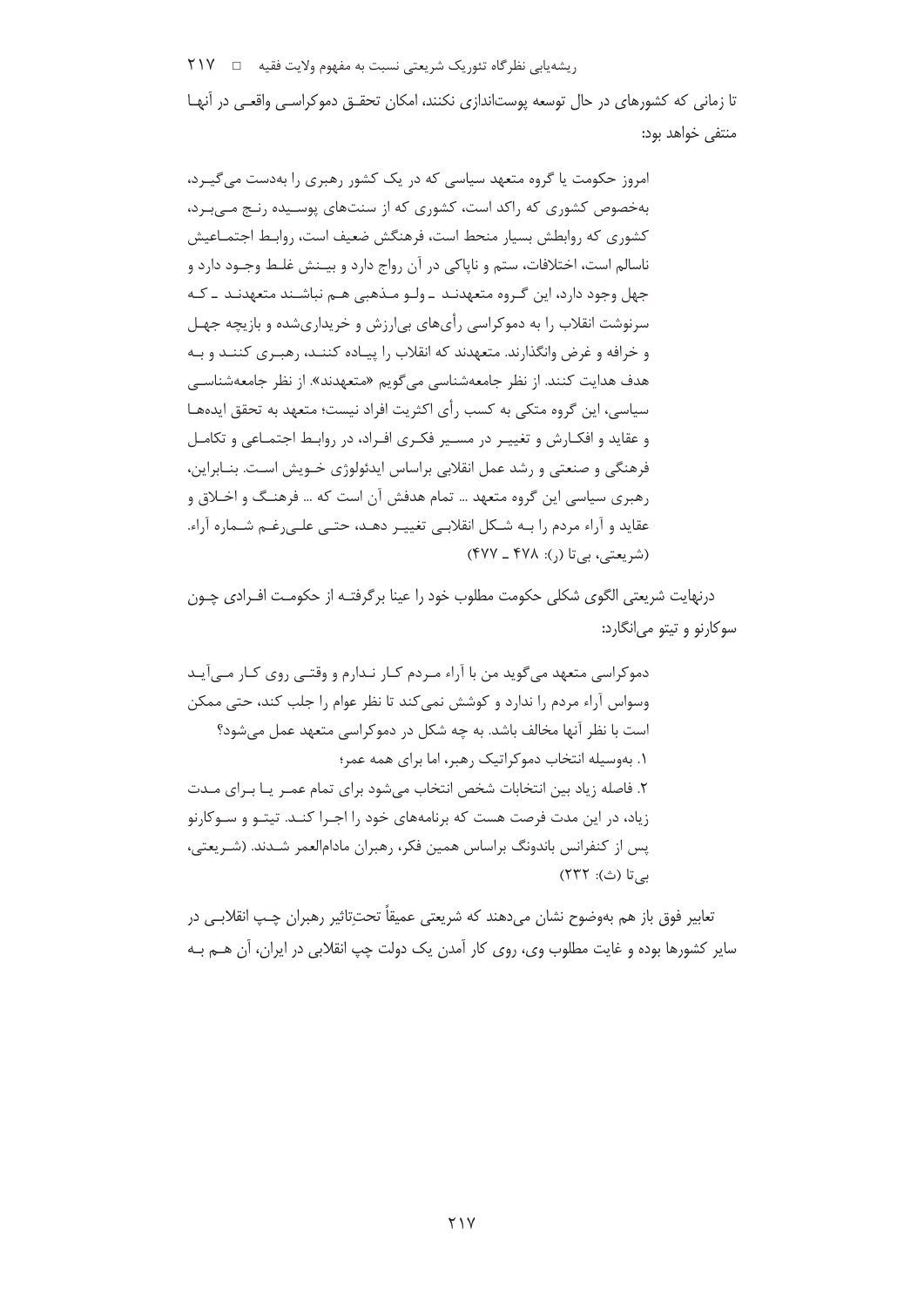#### ٢١٨ ه فصلنامه مطالعات انقلاب اسلامي، س ١۶، پاييز ١٣٩٨، ش ۵٨

شیوه «دموکراسی متعهد» است. درنتیجه گرچه الگوی مطلوب وی تشابهاتی با تئوری ولایت فقیـه دارد، اما باید این سؤال اساسی را پرسید که آیا بهراستی شریعتی در پی حکومت نواب امــام زمــانﷺ بود و یا تیتوهای اسلامگرا؟ آیا او به اجرای شریعت معتقد بود و یا اسلام برای او درگـاهی بـهسـوی آرمان ها*ی* سوسیالیستی محسوب می شد؟

درواقع براي فهم اينكه مبناي اصلى فلسفه امت \_امامت شريعتي فقه است يـا ماركسيســم بايــد این سؤال را به منظومه فکری در دسترس شریعتی عرضه کرد که در صـورت تعـارض میـان فقـه و آرمانِهای رژیم انقلابی شریعتی او کدام یک را ارجح میدانـد؟ بـا مـرور آنچـه تـاکنون گفتـه شـد، مشخص میشود که فقه بهماهو فقه هیچ اصالتی برای شریعتی ندارد و درنتیجه ولایت فقیـه (نیابـت عام) او نیز گرچه در ظاهر تشابه زیادی با قرائت مرسوم از ولایت فقیه دارد اما درحقیقت چیــزی جــز بازتعریف مفاهیمی چون «انقلاب علیه بورژواز»، «دیکتاتوری پرولتاریـا»، «گـذار بـه سوسیالیســم»، «اطاعت كامل حزبي» و … تحت لواي مفاهيمي چون «اسلام صفوي»، «رژيــم انقلابــي مبتنــي بــر فلسفه امت، امامت»، «جامعه بى طبقه توحيدى» و «تقليد» نيست. درنهايت شريعتي تا بدان جا با نایب امام معصوم همراه است که او به تحقق آرمانهای سوسیالیستی اش پایبند باشد.

### نتىجە

دغدغه اصلی این مقاله، ارائه تحلیلی قابلدرک از وجود دو عنصر به ظاهر متضاد در اندیشه شـریعتی بود. در بخش آغازین مقاله توضیح داده شد که منظومه فکری شریعتی چونان شـاهراهـی اسـت کـه مارکسیسم ارتدکس، چپ نو، اگزیستانسیالیسم، عرفان اسلامی و … را در خود جـای داده و سـعی در تلفیق اُنها نموده است. فارغ از میزان موفقیت شریعتی در این مهم، آنچــه کــه در بخــش دوم مقالــه بدان پرداخته شد، شرح نگاه دوگانه شریعتی به حوزه روحانیت و فقاهت است. او از یکسو عمیقـاً بــا استیلای متولیان رسمی دین مخالفت ورزیده و آن را مانعی بر سر پویایی دین دانسته و روشنفکران مسلمان را به ارائه قرائتهای جدید از اسلام در جهت ایجاد یک پروتستانیترم اسلامی میخوانـد و از سوی دیگر با ترسیم چهره انقلابی از اسلام، نظام سیاسی مطلوب خود را به گونهای معرفی مـی کنـد که در ظاهر به تسلط و حاکمیت کامل همان متولیان رسمی دین انجامیده و ایشان را بهعنوان نایبان عام امام معصوم كه واجبالاطاعهاند مي شناساند.

این پارادوکس، در بخش سوم مقاله با بررسی اقوالی از شریعتی در حــوزه ماهیـت نظــام سیاســی مطلوبش موردتحلیل قرار گرفته و اثبات گردیده که آنچه در ذهن شریعتی بـهعنـوان نظـام سیاسـی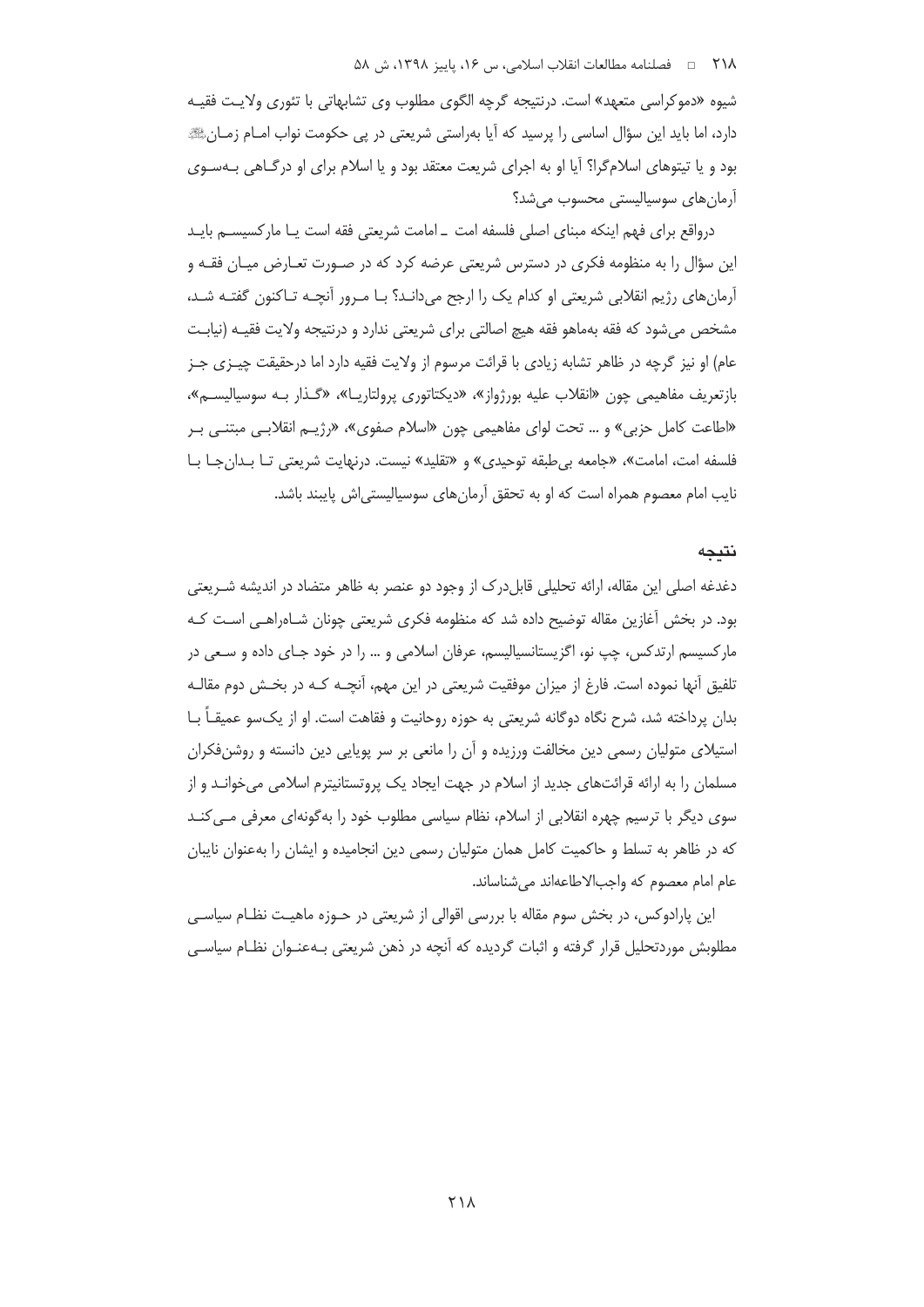ریشهیابی نظرگاه تئوریک شریعتی نسبت به مفهوم ولایت فقیه □ ٢١٩

مبتنی نیابت عام از امام معصوم مطرح شده، چیزی جز دیکتاتوری پرولتاریا (دقیقاً با همان آرمان هـا و روشها) نیست و تنها بهنحوی خودخواسته توسط مفاهیم اسلامی چون تقلید، نظـام امـت \_ امامـت، اسلام علوی، جامعه بی طبقه توحیدی و … بازتعریف شده است. برای درک دقیقتر تلقـی شـریعتی از مفهوم نیابت امام در دوره غیبت، اهداف و کارکردهای آن جدول زیر میتواند راهگشا باشد:

| تطبيق             | نظریه دموکراسی م <mark>تع</mark> هد                                                                               | نظريه ولايت فقيه                                                                                                                | مؤلفه                |
|-------------------|-------------------------------------------------------------------------------------------------------------------|---------------------------------------------------------------------------------------------------------------------------------|----------------------|
| همسان             | ايدئولوژيک                                                                                                        | ايدئولوژيک                                                                                                                      | مشروعيت              |
| همسان             | جزئي از مشروعيت                                                                                                   | ضروری (در قرائت رسمی جزئی<br>از مشروعیت محسوب میشود و<br>تنها در برخی قرائتها جزئی از<br>مشروعيت نيست اما ضرورى<br>شمرده مىشود) | مقبوليت              |
| همسان             | تشابه كامل با كليات قانون<br>اساسی                                                                                | توافق همه قرائتها بر كليات<br>قانون اساسى                                                                                       | روش اجرا             |
| غيرهمسان          | محوريت سوسياليسم<br>اسلامگرا                                                                                      | محوريت فقه                                                                                                                      | محتواي<br>ايدئولوژيک |
| تا حد زیادی همسان | متخصصين دينى (كيفيت<br>نامشخص) + مادام لعمر و<br>انتخاب غيرمستقيم                                                 | روحانيت + انتخاب غيرمستقيم<br>توسط خبرگان                                                                                       | طبقه رهبر<br>منتخب   |
| غيرهمسان          | دوره گذرا کوتاه مدت                                                                                               | سراسر دوره غيبت                                                                                                                 | دوره زماني           |
| غيرهمسان          | در دوره گذار اطاعت کامل<br>در چارچوب ايدئولوژى (تقليد<br>تشکیلاتی) + در دوره<br>دموکراسی غایی کاملاً<br>دموكراتيك | شرایط مندرج در قانون اساسی                                                                                                      | رابطه رهبر<br>توده   |
| غيرهمسان          | جامعه بىطبقه توحيدي<br>(سوسياليسم نهايي<br>مارکسیستی در با تلفیق<br>اسلام شيعي)                                   | نظام حاضر (مردمسالاری دینی)                                                                                                     | نظام غايي<br>مطلوب   |

# منابع و مآخذ

۱. بروجردی، مهرزاد، ۱۳۷۸، *روشنفکران ایرانی وغوب*، ترجمه جمشید شیرازی، تهران، فروزان امروز. ۲. بهرامی کمیل، نظام، ۱۳۹۳، *گونهشناسی روشنفکران ایرانی*، تهران، کویر.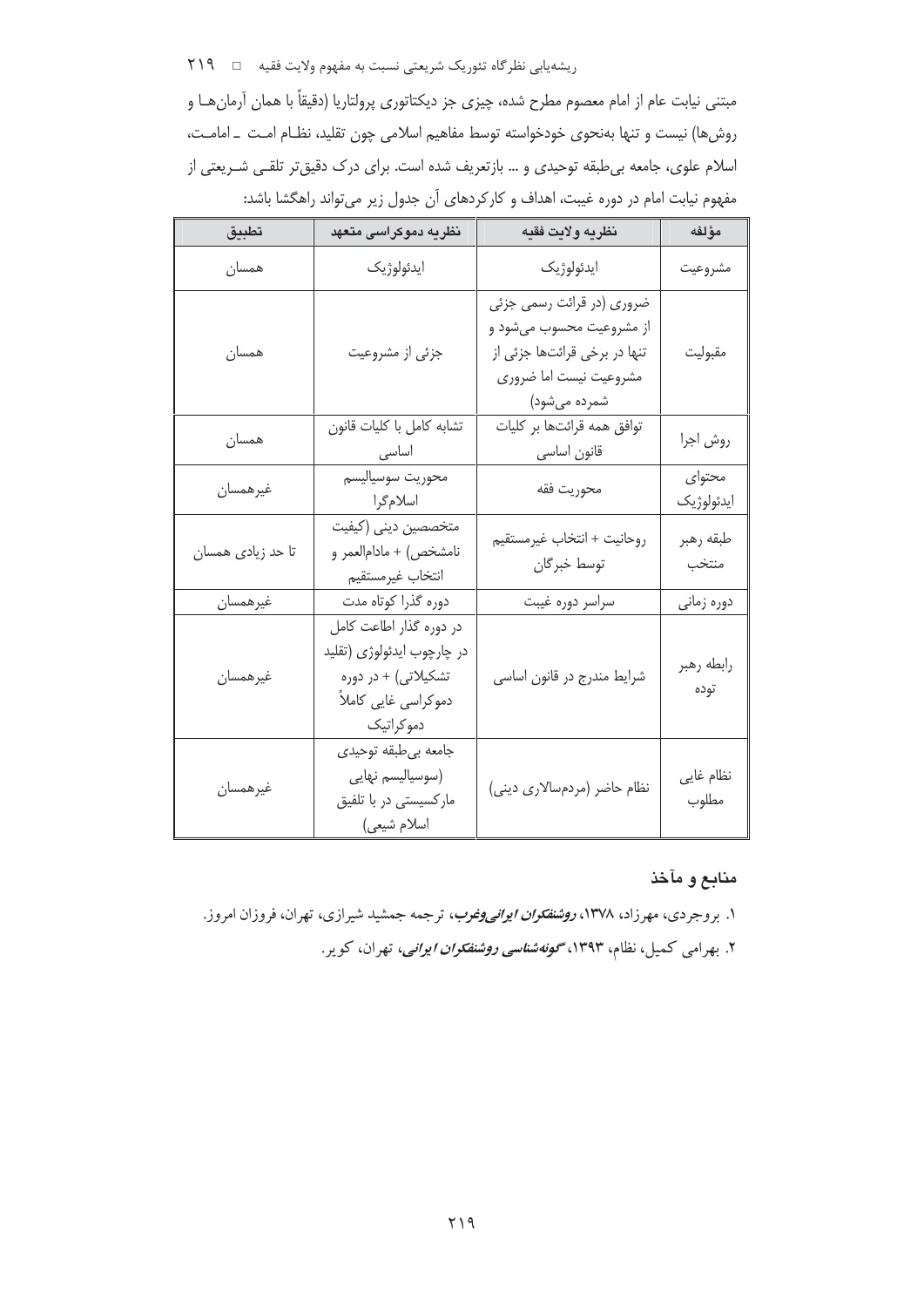- ٢٢٠ = فصلنامه مطالعات انقلاب اسلامي، س ١۶، ياييز ١٣٩٨، ش ۵٨
- ۳. جعفریان، رسول، ۱۳۸۷، جری*انها و سازمانهای سیاسی ایران*، تهران، خانه کتاب. ٤. حسینی زاده، سیدمحمد علی، ١٣٨٦، *اسلام سیاسی در ایران*، قم، دانشگاه مفید. ٥. خسروپناه، عبدالحســين، ١٣٩٤،*7سيبـشناسي دين پژوهي معاصـ*ر، تهـران، يژوهشـگاه فرهنـگ و اندىشە اسلامى. ٦. زیباکلام، صادق، ١٣٨٤، *از دموکراسی تا مردم سالاری دینی،* تهران، نشر روزنه. ۷. سروش، عبدالکریم، ۱۳۸٤، *از شویعتی،* تهران، موسسه فرهنگی صراط. ۸. شریعتی، علی، ۱۳۵۷، *تاریخ تکامل فلسفه*، تهران، حسینیه ارشاد. ۹. شریعتی، علی، ۱۳۶۱ (الف)، *اسلامشناسی ۱*، مجموعـه آثـار، ج ۱۲، دفتـر تــدوین و تنطـیم آثـار دكتر على شريعتي. ۱۰. شریعتی، علی، ۱۳۶۱ (ب)، *چهار زندان انسان*، مجموعه آثار، ج ۲۵، تهران، انتشارات قلم. ۱۱. شریعتی، علی، بی تا (الف)، *با م<del>خاط</del>بهای آشنا*، ج ۱، تهران، دفتر تدوین و انتشارات مجموعـه آثار دکتر علمي شريعتي. ۱۲. شریعتی، علی، بی تا (ب)، *بازشناسی هویت ایرانی اسلامی*، مجموعـه آثـار، ج ۲۷، تهـران، دفتـر تدوين و انتشارات مجموعه آثار دکتر علي شريعتي.
- ۱۳. شریعتی، علی، بـی تـا (پ)، *بازگشـت*، مجموعـه آثـار، ج ٤، تهـران، دفتـر تـدوین و انتشـارات مجموعه آثار دکتر علمی شریعتی.
	- ۱۶. شریعتی، علی، بیتا (ت)، *ت<mark>اریخ تمدن</mark>، ج ۱*، تهران، تهران، انتشارات حسینیه ارشاد.
		- ۱۵. شریعتی، علی، بی تا (ث)، *تاریخ تمدن*، ج ۲، تهران، انتشارات حسینیه ارشاد.
- ۱۲. شریعتی، علی، بیتا (ج)، *تاریخ و شناخت ادیان*، مجموعه آثار، ج ۱۵، دفتـر دوم، تهـران، دفتـر تدوين و انتشارات مجموعه آثار دكتر على شريعتي.
- ۱۷. شریعتی، علی، بیتا (ح)، *چه باید کود*، مجموعه آثار، ج ۲۰، تهران، دفتـر تـدوین و انتشـارات مجموعه آثار دکتر علمي شريعتي.
- ۱۸. شریعتی، علـی، بـیتـا (خ)، حسـی*ن وارث آدم*، مجموعـه آثـار، ج ۱۹، تهـران، دفتـر تـدوین و انتشارات مجموعه آثار دکتر علمی شریعتی.
- ۱۹. شریعتی، علی، بی تا (د)، *روش شـناخت اسـلام*، مجموعـه آثـار، ج ۲۸، تهـران، دفتـر تـدوین و انتشارات مجموعه آثار دکتر علمی شریعتی.